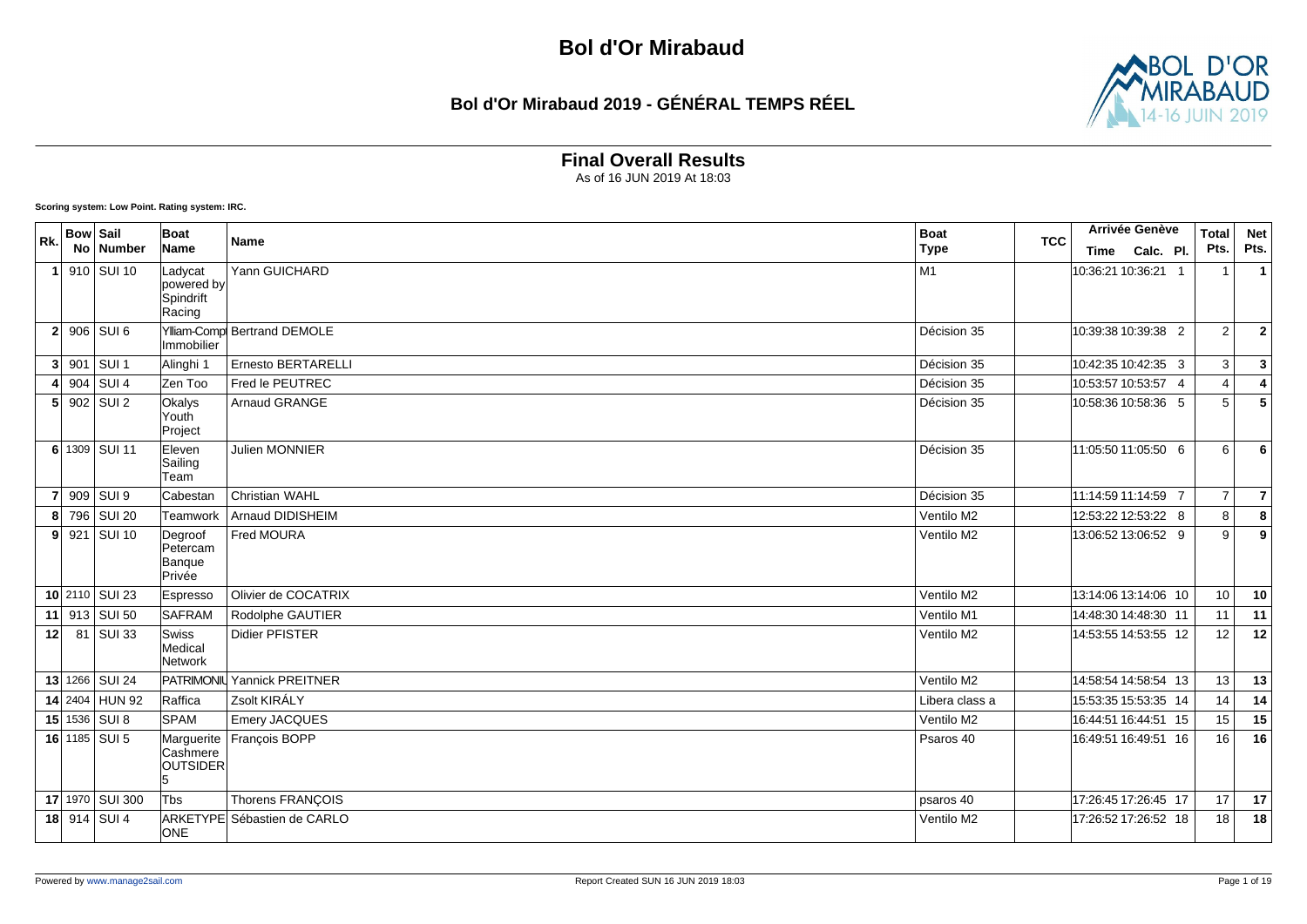## **Bol d'Or Mirabaud 2019 - GÉNÉRAL TEMPS RÉEL**



#### **Final Overall Results**

| Rk. | <b>Bow Sail</b> | No   Number      | <b>Boat</b><br>Name                     | Name                          | <b>Boat</b><br><b>Type</b> | <b>TCC</b> | <b>Arrivée Genève</b> | Time Calc. Pl. | <b>Total</b><br>Pts. | <b>Net</b><br>Pts. |
|-----|-----------------|------------------|-----------------------------------------|-------------------------------|----------------------------|------------|-----------------------|----------------|----------------------|--------------------|
|     |                 | 19 141 SUI 200   | Du Lac                                  | Notre-Dame Philippe GAY       | Psaros 40                  |            | 17:27:47 17:27:47 19  |                | 19                   | 19                 |
|     |                 | 20 2374 SUI 1100 | Eole7                                   | Jean-Luc HALDIMANN            | Psaros 33                  |            | 17:28:22 17:28:22 20  |                | 20                   | 20                 |
|     |                 | 21 1685 SUI 300  | Banque<br>Pâris<br>Bertrand             | Luc MUNIER                    | Psaros 33                  |            | 17:29:43 17:29:43 21  |                | 21                   | 21                 |
|     |                 | 22 1227 FRA 07   | ABC.<br>Arbitrage /<br>Ville de<br>Nice | Jean-Pierre DICK              | Easy To Fly                |            | 17:30:09 17:30:09 22  |                | 22                   | 22                 |
|     |                 | 23 2049 SUI 800  | Pétrel3                                 | Cyrus GOLCHAN                 | Psaros 33                  |            | 17:34:49 17:34:49 23  |                | 23                   | 23                 |
|     |                 | 24 150 SUI 100   | <b>SYZ</b>                              | Psarofaghis JEAN              | Psaros 40                  |            | 17:38:46 17:38:46 24  |                | 24                   | 24                 |
|     |                 | 25 2321 SUI 8888 | <b>IMSC</b>                             | Nicolas GROUX                 | Psaros 33                  |            | 17:39:54 17:39:54 25  |                | 25                   | 25                 |
|     |                 | 26 322 SUI 1     | Taillevent II                           | Nicolas ENGEL                 | ACC 60                     |            | 17:44:25 17:44:25 26  |                | 26                   | 26                 |
|     |                 | 27 302 SUI 22    | Body and<br>Soul                        | Thierry BOTTGE                | Luthi 38                   |            | 17:56:40 17:56:40 27  |                | 27                   | 27                 |
|     |                 | 28 1629 SUI 01   | FURIA                                   | Christian BIEDERMANN          | Luthi F10                  |            | 17:56:59 17:56:59 28  |                | 28                   | 28                 |
|     |                 | 29 2226 SUI 600  |                                         | <b>EVANESSE Patrik HERZIG</b> | Psaros 33                  |            | 18:02:37 18:02:37 29  |                | 29                   | 29                 |
|     |                 | 30 2068 JPN 203  | YASHA<br>SAMURAÏ                        | Michel GLAUS                  | MELGES 32                  |            | 18:09:13 18:09:13 30  |                | 30                   | 30                 |
|     |                 | 31 255 SUI 2629  | Matière<br>Grise                        | Lionel MARET                  | Modulo 93                  |            | 18:11:43 18:11:43 31  |                | 31                   | 31                 |
|     |                 | 32 8184 FRA 09   |                                         | L'OCCITANE Armel TRIPON       | Easy To Fly 26             |            | 18:21:52 18:21:52 32  |                | 32                   | 32                 |
|     |                 | 33 1912 SUI 700  | <b>JOKER</b>                            | <b>Jean Olivier KERR</b>      | Psaros 33                  |            | 18:42:35 18:42:35 33  |                | 33                   | 33                 |
|     |                 | 34 $112$ SUI 80  | Angrybird                               | Marc THIERCELIN               | Toucan                     |            | 19:15:47 19:15:47 34  |                | 34                   | 34                 |
|     |                 | 35 8189 HUN 4    | Nelson<br>Flottalizing                  | Varga LAJOS                   |                            |            | 19:27:31 19:27:31 35  |                | 35                   | $\overline{35}$    |
|     |                 | 36 330 SUI 9699  | Ventcoulis                              | <b>Tony LERCH</b>             | Luthi 33 Cruiser           |            | 19:36:34 19:36:34 36  |                | 36                   | 36                 |
|     |                 | 37 191 SUI 990   |                                         | IKI-Samsic Andrei BALS        | Luthi 990                  |            | 19:38:34 19:38:34 37  |                | 37                   | 37                 |
|     |                 | 38 349 SUI 102   |                                         | Little Nemo Bernard BORTER    | <b>Grand Surprise</b>      |            | 19:40:26 19:40:26 38  |                | 38                   | 38                 |
|     |                 | 39 333 SUI 55    |                                         | Passetougra Bénédict DEVAUD   | <b>Grand Surprise</b>      |            | 19:46:32 19:46:32 39  |                | 39                   | 39                 |
|     |                 | 40 103 SUI 34    |                                         | PERCHETTE Serge PATRY         | Luthi 34                   |            | 20:06:28 20:06:28 40  |                | 40                   | 40                 |
| 41  |                 | 297 SUI 304      | Olympic                                 | Frédéric SAUDAN               | Farr 30                    |            | 20:09:27 20:09:27 41  |                | 41                   | 41                 |
|     |                 | 42 2320 SUI 202  | Skadi                                   | Babini-Merlo CARLO            | Melges 32                  |            | 20:09:39 20:09:39 42  |                | 42                   | 42                 |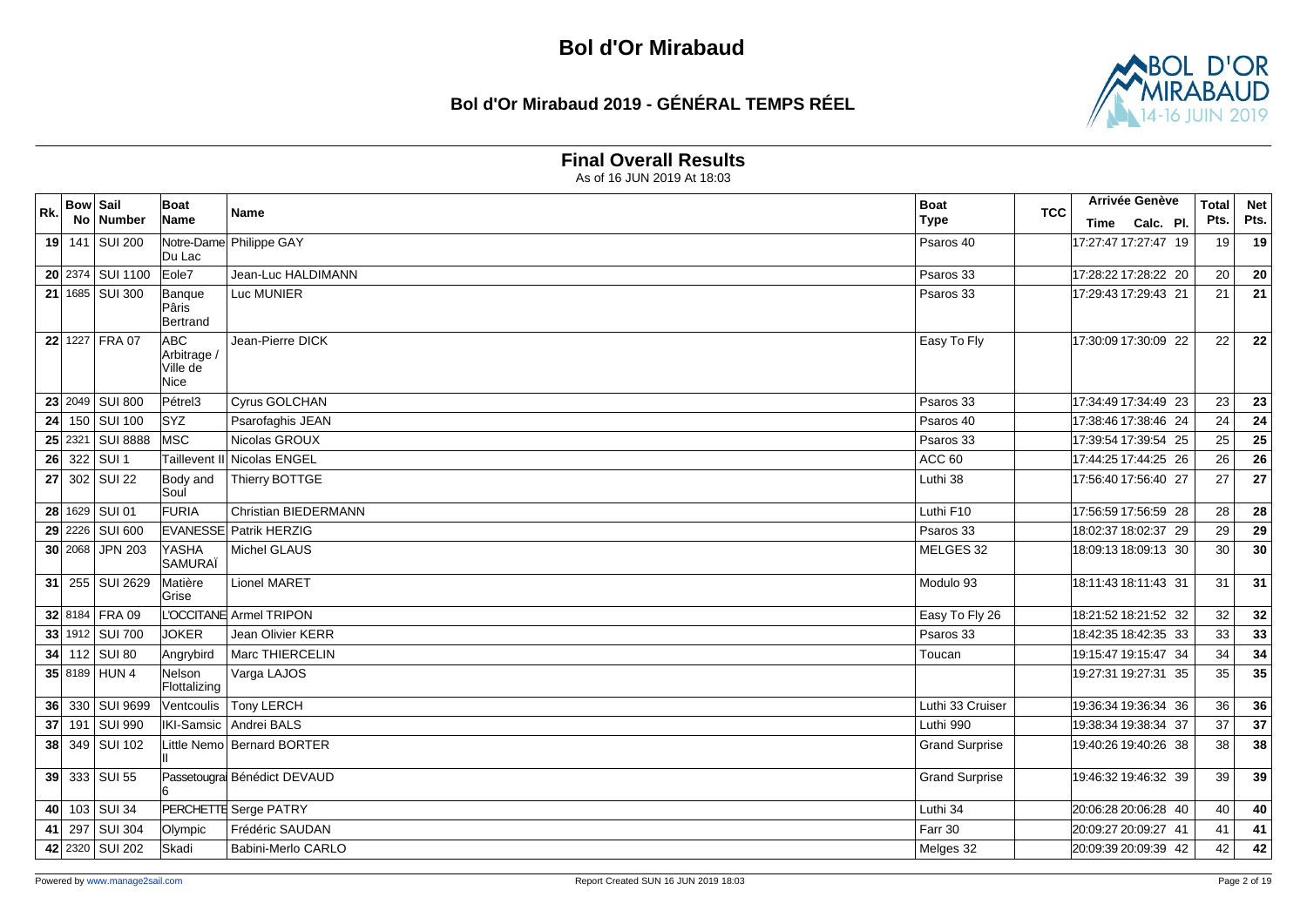### **Bol d'Or Mirabaud 2019 - GÉNÉRAL TEMPS RÉEL**



#### **Final Overall Results**

| Rk. | <b>Bow Sail</b> |                         | Boat                         | <b>Name</b>                | <b>Boat</b><br><b>TCC</b> | Arrivée Genève       | <b>Total</b> | <b>Net</b> |
|-----|-----------------|-------------------------|------------------------------|----------------------------|---------------------------|----------------------|--------------|------------|
|     |                 | No Number               | Name                         |                            | <b>Type</b>               | Calc. Pl.<br>Time    | Pts.         | Pts.       |
| 43  |                 | <b>SUI 200</b>          | Flash                        | Maurice GAY                | <b>Grand Surprise</b>     | 20:25:36 20:25:36 43 | 43           | 43         |
| 44  |                 | 161 SUI 848             | Osteo7/7                     | Alain GERBER               | Longtze Premier           | 20:34:11 20:34:11 44 | 44           | 44         |
| 45  |                 | 1696 SUI 1              | Nostromino                   | Sir Andrew COOK            | <b>Wally Nano</b>         | 20:41:36 20:41:36 45 | 45           | 45         |
|     |                 | 46 2354 SUI 998         | Eole 7                       | Martine CAFFIER            | <b>JPK 998</b>            | 20:44:23 20:44:23 46 | 46           | 46         |
| 47  | 859             | FRA 8                   | Flophil IV                   | <b>Bernard FICHARD</b>     | A 35                      | 20:47:42 20:47:42 47 | 47           | 47         |
| 48  | 358             | SUI <sub>5</sub>        | wanted                       | Manuel GAUDIN              | luthi                     | 21:00:06 21:00:06 48 | 48           | 48         |
|     |                 | 49 1670 SUI 03          | <b>TRIUMVIRAT</b>            | Yves TOURNIER              | Luthi F10                 | 21:48:59 21:48:59 49 | 49           | 49         |
| 50  |                 | 378 SUI 46              | Apsara                       | Pascal CATTANEO            | <b>Grand Surprise</b>     | 23:03:51 23:03:51 50 | 50           | 50         |
| 51  |                 | 563 SUI 27              | 50 ème                       | <b>Olivier PICTET</b>      | Luthi 952                 | 23:05:17 23:05:17 51 | 51           | 51         |
|     |                 |                         | Hurlants                     |                            |                           |                      |              |            |
|     |                 | 52 1244 SUI 11          | Maki                         | Guy DÉRIAZ                 | Luthi 870                 | 23:09:01 23:09:01 52 | 52           | 52         |
|     |                 | 53 246 SUI 8890         | Dernière<br>Minute           | <b>Olivier LAURENT</b>     | Luthi 990                 | 23:10:28 23:10:28 53 | 53           | 53         |
| 54  |                 | 260 SUI 2               | Syneco                       | Alfred ZBINDEN             | Luthi 870                 | 23:13:21 23:13:21 54 | 54           | 54         |
|     |                 | 55 1331 SUI 330         | Dentuso 4                    | <b>Gallimard CHRISTIAN</b> | Seacart 30GP              | 23:14:23 23:14:23 55 | 55           | 55         |
|     |                 | 56 2132 SUI 2132        |                              | Slange-y-va Robert GRAHAM  | Luthi 925                 | 23:14:56 23:14:56 56 | 56           | 56         |
|     | 57 9004         | $\overline{\big $ SUI 1 | <b>Rita</b>                  | <b>Axel MEYER</b>          |                           | 23:15:54 23:15:54 57 | 57           | 57         |
|     |                 | 58 2398 SUI 57          | Oups                         | Thomas NYDEGGER            | <b>Grand Surprise</b>     | 23:16:08 23:16:08 58 | 58           | 58         |
|     |                 | 59 702 SUI 180          | Pump-it-up                   | Alexandre VANDINI          | <b>Grand Surprise</b>     | 23:19:20 23:19:20 59 | 59           | 59         |
|     |                 | 60 1719 SUI 86          | Bachi<br>Bouzouk             | Joshua SCHOPFER            | <b>Grand Surprise</b>     | 23:20:58 23:20:58 60 | 60           | 60         |
|     |                 | 61 1378 SUI 14          | Splash                       | Kim JENT                   | Luthi 870                 | 23:27:30 23:27:30 61 | 61           | 61         |
| 62  | 692             | <b>SUI 275</b>          | Morvarc'h                    | Maxime LABESSOUILLE        | <b>Grand Surprise</b>     | 23:27:49 23:27:49 62 | 62           | 62         |
|     | 63 1087         | <b>FRA 244</b>          | CHAMAN                       | Christophe FREY            | <b>Grand Surprise</b>     | 23:31:52 23:31:52 63 | 63           | 63         |
| 64  |                 | 176 SUI 003             | Sibuya                       | Thierry de GROOTE          | LP 820                    | 23:39:02 23:39:02 64 | 64           | 64         |
| 65  |                 | 129 SUI 2720            | <b>ARDIZIO</b>               | Eric BEAUSSE               | Luthi 33                  | 23:41:59 23:41:59 65 | 65           | 65         |
| 66  |                 | 555 SUI 53              | Zygomatik                    | Robin PETER                | <b>Grand Surprise</b>     | 23:48:51 23:48:51 66 | 66           | 66         |
| 67  |                 | 320 SUI 1525            | Verbel -<br>Poopy<br>Express | <b>Richard MILLIQUET</b>   | Proto ABC                 | 23:51:47 23:51:47 67 | 67           | 67         |
|     |                 | 68 8185 FRA<br>39911    | <b>LADY V</b>                | <b>Gilles FONTAN</b>       | Nitro 80                  | 23:52:05 23:52:05 68 | 68           | 68         |
|     |                 | 69 1598 SUI 100         | Nortia                       | Alban LOVIS                | Amethyst 950              | 23:52:52 23:52:52 69 | 69           | 69         |
|     |                 | 70 1146 SUI 77          | <b>JAMEZ</b>                 | Alex LANZREIN              | J/92S                     | 23:54:31 23:54:31 70 | 70           | 70         |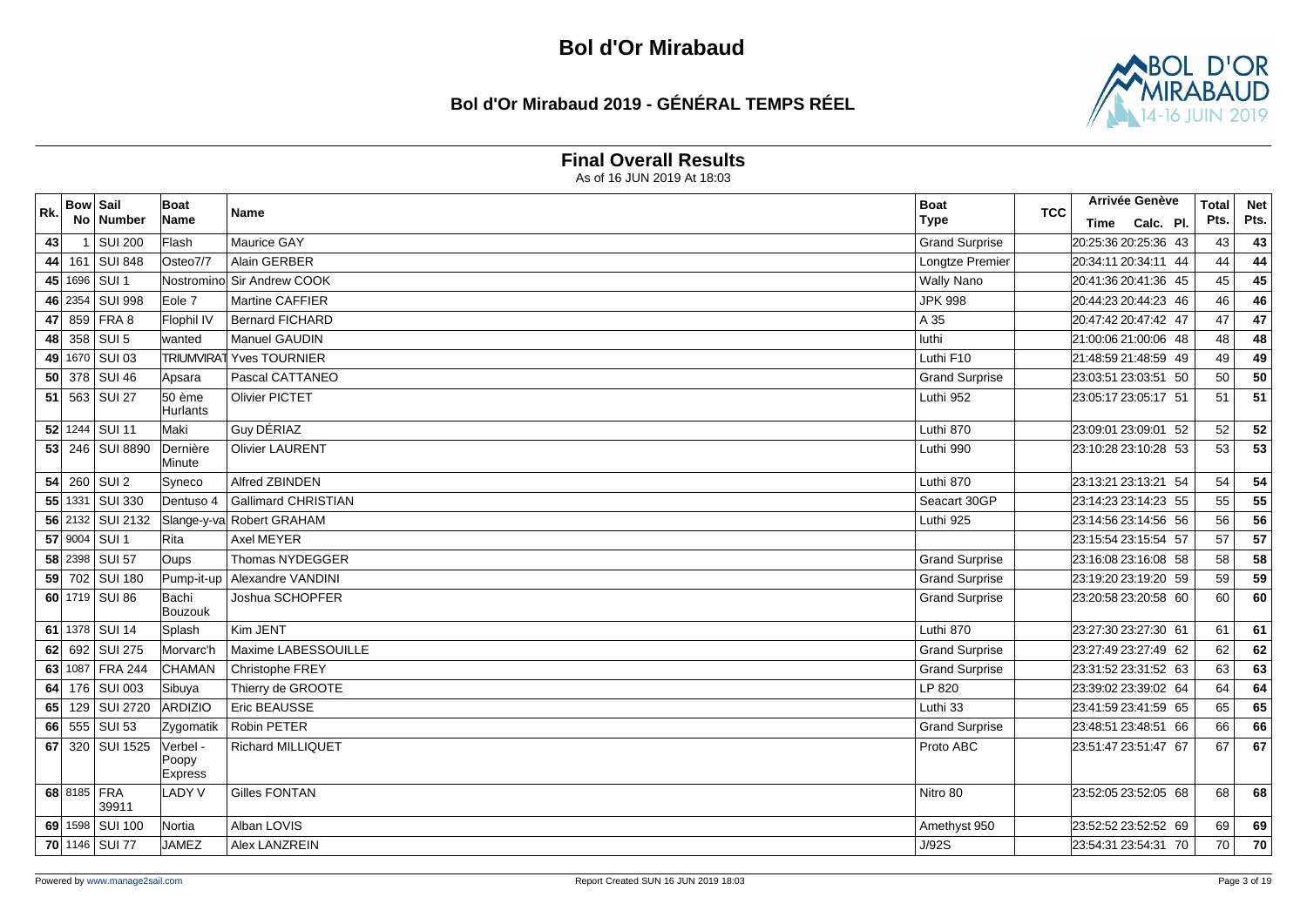## **Bol d'Or Mirabaud 2019 - GÉNÉRAL TEMPS RÉEL**



#### **Final Overall Results**

| Rk. | <b>Bow Sail</b> | No   Number      | Boat<br>Name                               | <b>Name</b>                   | <b>Boat</b><br><b>Type</b>              | <b>TCC</b> |                                     | Arrivée Genève<br>Time Calc. Pl. | <b>Total</b><br>Pts. | <b>Net</b><br>Pts. |
|-----|-----------------|------------------|--------------------------------------------|-------------------------------|-----------------------------------------|------------|-------------------------------------|----------------------------------|----------------------|--------------------|
|     |                 | 71 2013 SUI 104  | CAP<br><b>HORN</b>                         | <b>Pierre PREVEL</b>          | <b>Grand Surprise</b>                   |            | 23:55:54 23:55:54 71                |                                  | 71                   | 71                 |
|     |                 | 72 1566 SUI 36   | Vire Vent<br>I۷                            | Anne CHIARIBORY de SIEBENTHAL | Swan 44MkII                             |            | 23:56:31 23:56:31 72                |                                  | 72                   | 72                 |
|     |                 | 73 1906 SUI 147  | <b>Blue Note</b>                           | Morgan RATTE                  | <b>Grand Surprise</b>                   |            | 23:57:37 23:57:37 73                |                                  | 73                   | 73                 |
|     |                 | 74 957 SUI 652   | moi non<br>plus                            | Lorenz KAUSCHE                | Surprise                                |            | 1:00:02:25 1:00:02:25 74            |                                  | 74                   | 74                 |
| 75  |                 | 187 SUI 124      | Elpénor III                                | Christophe ISELIN             | <b>Grand Surprise</b>                   |            | 1:00:03:12 1:00:03:12 75            |                                  | 75                   | 75                 |
|     |                 | 76 1323 SUI 13   | <b>Ulysse</b>                              | Jacques RICHARD               | Luthi 870                               |            | 1:00:03:57 1:00:03:57 76            |                                  | 76                   | 76                 |
|     |                 | 77 2208 SUI 9260 | Arcturus                                   | Pierre BORDIER                | J92 S                                   |            | 1:00:04:30 1:00:04:30 77            |                                  | 77                   | 77                 |
|     |                 | 78 336 SUI 16    | Sharky                                     | <b>Blaise GUIGNARD</b>        | Luthi 870                               |            | 1:00:06:13 1:00:06:13 78            |                                  | 78                   | 78                 |
|     |                 | 79 2169 SUI 73   | Call of the<br><b>Blue</b>                 | Clément PERRETTE              | Diam 24 OD                              |            | 1:00:06:44 1:00:06:44 79            |                                  | 79                   | 79                 |
|     |                 | 80 1853 SUI 672  | Peps                                       | Sandrine WEBER                | Surprise                                |            | 1:00:12:34 1:00:12:34 80            |                                  | 80                   | 80                 |
| 81  |                 | $-09$ - FRA 43   | Ventilo                                    | Emmanuel BOURREAU             | Ventilo M3 Cat<br><b>Boat Spinnaker</b> |            | 1:00:12:45 1:00:12:45 81            |                                  | 81                   | 81                 |
|     |                 | 82 1199 SUI 671  | Malice                                     | Edgar LANZ                    | Surprise                                |            | 1:00:13:33 1:00:13:33 82            |                                  | 82                   | 82                 |
|     |                 | 83 1319 SUI 131  | Filochard<br>۷II                           | <b>Olivier BERGERAT</b>       | <b>Grand Surprise</b>                   |            | 1:00:15:14 1:00:15:14 83            |                                  | 83                   | 83                 |
|     |                 | 84 1781 SUI 92   |                                            | ZEPHYROS Constantin POURNARAS | <b>Grand Surprise</b>                   |            | 1:00:16:35 1:00:16:35 84            |                                  | 84                   | 84                 |
| 85  |                 | 855 SUI 341      | Yasmine                                    | Elio CIVITILLO                | Luthi 990                               |            | 1:00:17:45 1:00:17:45 85            |                                  | 85                   | 85                 |
|     |                 | 86 2399 SUI 137  | WhitUBY                                    | Emmanuelle D'ORTOLI           | <b>Grand Surprise</b>                   |            | 1:00:20:15 1:00:20:15 86            |                                  | 86                   | 86                 |
| 87  | 1660            | <b>SUI 518</b>   | <b>SKYRIM</b>                              | Nicolas FABRE                 | Surprise                                |            | 1:00:21:33 1:00:21:33 87            |                                  | 87                   | 87                 |
| 88  |                 | 152 SUI 14       | Tagaroa                                    | <b>Didier LUTZ</b>            | Jeudi 12                                |            | 1:00:22:49 1:00:22:49 88            |                                  | 88                   | 88                 |
| 89  |                 | 295   SUI 964    | CUST 4 -<br>Ecole de<br>régate<br>Lausanne | Stéphane PACHE                | Surprise                                |            | 1:00:24:21 1:00:24:21 89            |                                  | 89                   | 89                 |
|     |                 | 90 680 SUI 179   | et ses fils                                | G.HOMINAL  Nicolas ANKLIN     | Surprise                                |            | 1:00:25:13 1:00:25:13 90            |                                  | 90                   | 90                 |
| 91  |                 | 798 SUI 628      | Cycalix                                    | <b>Laurent CHRISTIN</b>       | Surprise                                |            | 1:00:31:45 1:00:31:45 91            |                                  | 91                   | 91                 |
|     |                 | 92 741 SUI 723   | CER <sub>1</sub><br><b>SOFIES</b>          | Sacha BÉVANT                  | Surprise                                |            | $\overline{1:00:}32:211:00:32:2192$ |                                  | 92                   | 92                 |
|     |                 | 93 2393 SUI 909  | Luna                                       | <b>Blaise LAMBELET</b>        | Surprise                                |            | $\overline{1:00:36:451:00:36:4593}$ |                                  | 93                   | 93                 |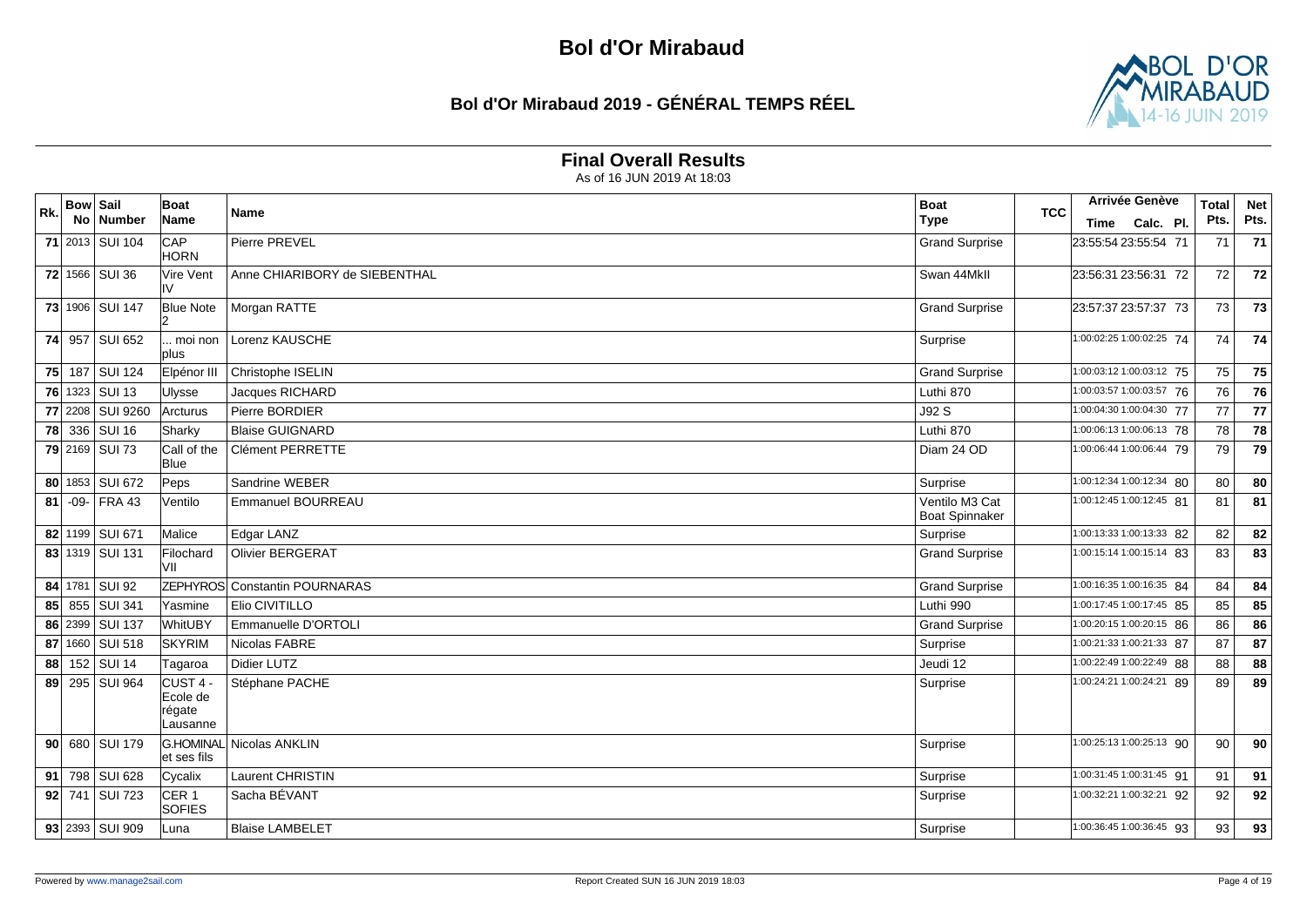## **Bol d'Or Mirabaud 2019 - GÉNÉRAL TEMPS RÉEL**



#### **Final Overall Results**

|     | <b>Bow Sail</b> |                    | Boat               |                            | <b>Boat</b>           |     |                                         | Arrivée Genève | <b>Total</b> | <b>Net</b> |
|-----|-----------------|--------------------|--------------------|----------------------------|-----------------------|-----|-----------------------------------------|----------------|--------------|------------|
| Rk. |                 | No Number          | Name               | Name                       | <b>Type</b>           | TCC | Time                                    | Calc. Pl.      | Pts.         | Pts.       |
|     |                 | 94 562 FRA 33      | Thirsty            | Georges-Antoine GARRET     | <b>Grand Surprise</b> |     | 1:00:40:23 1:00:40:23 94                |                | 94           | 94         |
|     |                 |                    | Three              |                            |                       |     |                                         |                |              |            |
|     |                 | 95 299 SUI 367     | Outsider 2         | Martial BUGNON             | Melges 24<br>Open     |     | 1:00:47:59 1:00:47:59 95                |                | 95           | 95         |
|     |                 | 96 1885 SUI 921    | Grisgris           | Grégoire HALTER            | Surprise              |     | 1:00:50:40 1:00:50:40 96                |                | 96           | 96         |
|     |                 | 97 1854 SUI 11     | <b>STOP</b>        | Andre FRIEDLI              |                       |     | 1:00:51:30 1:00:51:30 97                |                | 97           | 97         |
|     |                 |                    | <b>SKIN</b>        |                            | <b>XP33</b>           |     |                                         |                |              |            |
|     |                 |                    | <b>CANCER</b>      |                            |                       |     |                                         |                |              |            |
|     |                 | 98 1644 FRA 1582   | <b>TAHOE</b>       | <b>Yvon ROUCHER</b>        | Surprise              |     | 1:00:52:40 1:00:52:40 98                |                | 98           | 98         |
|     |                 | 99 118 SUI 632     | CUST <sub>2</sub>  | <b>Yves GALANTE</b>        | Surprise              |     | 1:00:53:00 1:00:53:00 99                |                | 99           | 99         |
|     |                 |                    | Ecole de           |                            |                       |     |                                         |                |              |            |
|     |                 |                    | régate<br>Lausanne |                            |                       |     |                                         |                |              |            |
|     |                 | 100 1426 FRA 1707  | Miles of           | Xavier PETIBON             | Surprise              |     | 1:01:01:33 1:01:01:33 100.5 100.5 100.5 |                |              |            |
|     |                 |                    | <b>Blue</b>        |                            |                       |     |                                         |                |              |            |
|     |                 | 100 1868   SUI 991 | Collège du         | Aurélien TOURNOUËR         | Surprise              |     | 1:01:01:33 1:01:01:33 100.5 100.5 100.5 |                |              |            |
|     |                 |                    | Léman 2            |                            |                       |     |                                         |                |              |            |
|     |                 | 102 168 SUI 78     | <b>DIABLO</b>      | Jacques BUGNA              | <b>JOKER</b>          |     | 1:01:01:39 1:01:01:39 102               |                | 102          | 102        |
|     |                 | 103 166 SUI 561    | MANGO              | <b>Frederic SCHAFFNER</b>  | Surprise              |     | 1:01:03:15 1:01:03:15 103               |                | 103          | 103        |
|     |                 | 104 1514 SUI 743   | Mirabaud 3         | Jean-Paul PEYROT           | Surprise              |     | 1:01:04:28 1:01:04:28 104               |                | 104          | 104        |
|     |                 | 105 1798 SUI 759   |                    | LUC Voile - Charlotte FREI | Surprise              |     | 1:01:06:05 1:01:06:05 105               |                | 105          | 105        |
|     |                 |                    | <b>ForumEPFL</b>   |                            |                       |     |                                         |                |              |            |
|     |                 | 106 1020 SUI 531   | Jawa               | <b>Caroline CARTIER</b>    | Surprise              |     | 1:01:06:21 1:01:06:21 106               |                | 106          | 106        |
|     |                 | 107 891 SUI 644    | Mc'One             | Frédéric MACHERET          | Surprise              |     | 1:01:07:12 1:01:07:12 107               |                | 107          | 107        |
|     |                 | 108 1461 SUI 114   | Lof                | Frédéric REYMOND           | 6.5 m SI              |     | 1:01:07:23 1:01:07:23 108               |                | 108          | 108        |
|     |                 |                    | Machine            |                            |                       |     |                                         |                |              |            |
|     |                 | 109 445 SUI 54     | Atalante           | Pierre-André NAVILLE       | Toucan                |     | 1:01:07:43 1:01:07:43 109               |                | 109          | 109        |
|     |                 | 110 1483 SUI 1802  | Kalypso            | Raymond KERRISON           | Surprise              |     | 1:01:10:03 1:01:10:03 110               |                | 110          | 110        |
|     |                 | 111 1925 FRA 34    | <b>SILOE</b>       | Ronan de SEROUX            | <b>Grand Surprise</b> |     | 1:01:10:53 1:01:10:53 111               |                | 111          | 111        |
|     | $112$ 1927      | <b>SUI 121</b>     | Taxi               | <b>Vincent BETTSCHART</b>  | 6.5 m SI              |     | $\sqrt{1:01}:11:081:01:11:08112$        |                | 112          | 112        |
|     |                 | 113 392 SUI 2279   | <b>Virus</b>       | <b>Gilliard PATRICK</b>    | X 372                 |     | 1:01:15:06 1:01:15:06 113               |                | 113          | 113        |
|     |                 | 114 553 SUI 70     | <b>ISIS</b>        | <b>Huber DANIEL</b>        | <b>Grand Surprise</b> |     | 1:01:15:46 1:01:15:46 114               |                | 114          | 114        |
|     |                 | 115 1317 SUI 321   | <b>IAIONE</b>      | Jean-Christophe CHARLON    | Surprise              |     | 1:01:16:24 1:01:16:24 115               |                | 115          | 115        |
|     |                 | 116 149 FRA 26     | PETER              | <b>Benoit DEKERLE</b>      | Sprint 95             |     | 1:01:17:18 1:01:17:18 116               |                | 116          | 116        |
|     |                 |                    | PAN                |                            |                       |     |                                         |                |              |            |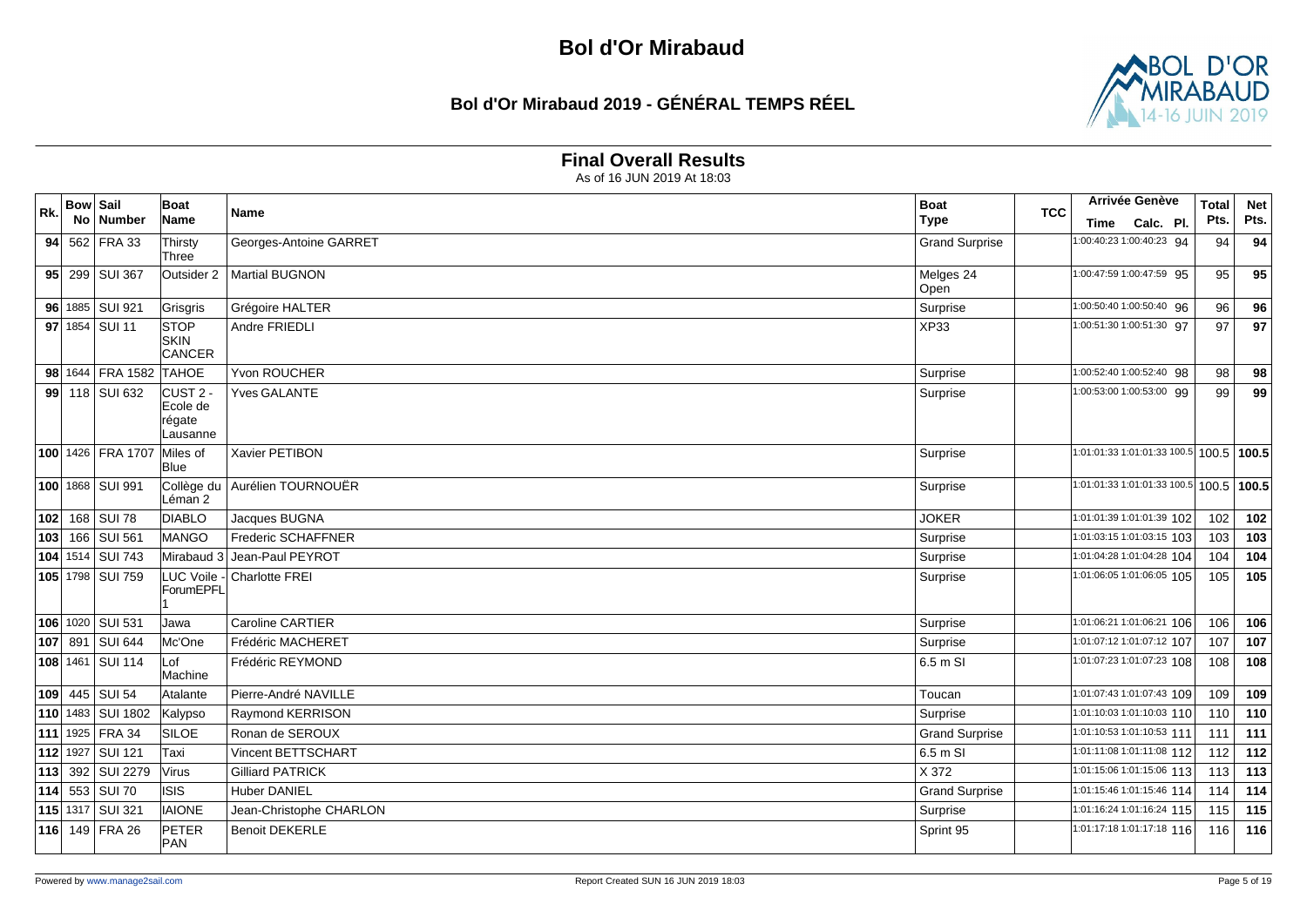## **Bol d'Or Mirabaud 2019 - GÉNÉRAL TEMPS RÉEL**



#### **Final Overall Results**

| Rk. | <b>Bow Sail</b> |                        | Boat                         |                          | <b>Boat</b>             | <b>TCC</b> | Arrivée Genève              | <b>Total</b> | <b>Net</b> |
|-----|-----------------|------------------------|------------------------------|--------------------------|-------------------------|------------|-----------------------------|--------------|------------|
|     |                 | No   Number            | Name                         | Name                     | <b>Type</b>             |            | Time Calc. Pl.              | Pts.         | Pts.       |
|     |                 | 117 2096 SUI 631       |                              | LUC Voile - Loïc VERDIER | Surprise                |            | 1:01:19:23 1:01:19:23 117   | 117          | 117        |
|     |                 |                        | Forum<br>EPFL <sub>2</sub>   |                          |                         |            |                             |              |            |
|     |                 | 118 624 SUI 346        | Lac 8                        | <b>Didier SCHAEFER</b>   | First Class 8           |            | $1:01:23:47$ 1:01:23:47 118 | 118          | 118        |
|     | 119 1659 FRA    | 21864                  | lavel                        | Raymond GILLES           | helium                  |            | 1:01:33:33 1:01:33:33 119   | 119          | 119        |
| 120 | 71              | <b>SUI 670</b>         | Hauraki                      | Philippe REY             | Surprise                |            | 1:01:33:58 1:01:33:58 120   | 120          | 120        |
| 121 |                 | 953 SUI 98             | Freedom                      | Michel BONJOUR           | Dolphin 81              |            | 1:01:34:18 1:01:34:18 121   | 121          | 121        |
|     |                 | 122 1926 FRA 1090      | sylvent                      | Guigon SYLVIE            | Surprise                |            | 1:01:38:22 1:01:38:22 122   | 122          | 122        |
|     |                 | 123 2117 SUI 962       | <b>EA</b>                    | <b>Julien BOUCHER</b>    | Surprise                |            | 1:01:43:32 1:01:43:32 123   | 123          | 123        |
|     | 124 8191 FRA    | 65012                  | SHARP                        | <b>Yves PELPEL</b>       | <b>MACH 6.5</b>         |            | 1:01:50:48 1:01:50:48 124   | 124          | 124        |
|     |                 | 125 1455 SUI 729       | <b>Teenwork</b>              | Mathieu ASSAL            | Surprise Proto          |            | 1:01:51:50 1:01:51:50 125   | 125          | 125        |
|     |                 | 126 241 SUI 533        | Adrénaline<br>Arcilla-Immo   | Thierry CAMPICHE         | Surprise                |            | 1:01:52:37 1:01:52:37 126   | 126          | 126        |
| 127 |                 | 383 SUI 643            |                              | Petit Tabac Damien DAVID | Surprise                |            | 1:01:59:48 1:01:59:48 127   | 127          | 127        |
|     |                 | 128 1125 SUI 562       | Léman sur<br>mer             | Aurélien QUIRI           | Surprise                |            | 1:02:00:42 1:02:00:42 128   | 128          | 128        |
|     |                 | 129 485 SUI 638        | <b>FAN DE</b><br><b>BISE</b> | <b>Christian WILLI</b>   | Surprise                |            | 1:02:02:34 1:02:02:34 129   | 129          | 129        |
|     |                 | 130 263 SUI 2084       | Jaisalmer                    | Stefan HUBER             | Banner 33               |            | 1:02:07:00 1:02:07:00 130   | 130          | 130        |
|     |                 | 131 2024 SUI 998       | Moizelle<br>Jane             | Jean VASIC               | Surprise                |            | 1:02:08:31 1:02:08:31 131   | 131          | 131        |
|     |                 | 132 2372 FRA 14        | groquik                      | Eric POUILLAUDE          | monotype 7.50           |            | 1:02:15:26 1:02:15:26 132   | 132          | 132        |
|     |                 | 133 1214 SUI 978       | Miss Tick                    | Giandomenico BARONE      | Surprise                |            | 1:02:15:36 1:02:15:36 133   | 133          | 133        |
|     |                 | 134 2388 SUI 1593      | senza<br>niente              | Frank BOCHMANN           | J/80                    |            | 1:02:16:40 1:02:16:40 134   | 134          | 134        |
|     |                 | 135 8182 GER<br>4370   | <b>CHAOS</b>                 | <b>Bernhard KRAUS</b>    | Dehler Sprinta<br>Sport |            | 1:02:18:55 1:02:18:55 135   | 135          | 135        |
|     |                 | <b>136</b> 174 SUI 342 | Escape                       | Alain FALLOT             | Surprise                |            | 1:02:19:02 1:02:19:02 136   | 136          | 136        |
| 137 |                 | 656 SUI 3              | Tremolo                      | Christophe DÉRIAZ        | Faurby 330              |            | 1:02:19:09 1:02:19:09 137   | 137          | 137        |
|     |                 | <b>138</b> 372 SUI 546 | Fou du<br>vent -<br>Brachard | <b>Benoit DEUTSCH</b>    | Surprise                |            | 1:02:19:22 1:02:19:22 138   | 138          | 138        |
|     |                 | 139 -02- FRA 777       | Back To<br>Basics            | Eric le BOUËDEC          | <b>Flying Phantom</b>   |            | 1:02:19:40 1:02:19:40 139   | 139          | 139        |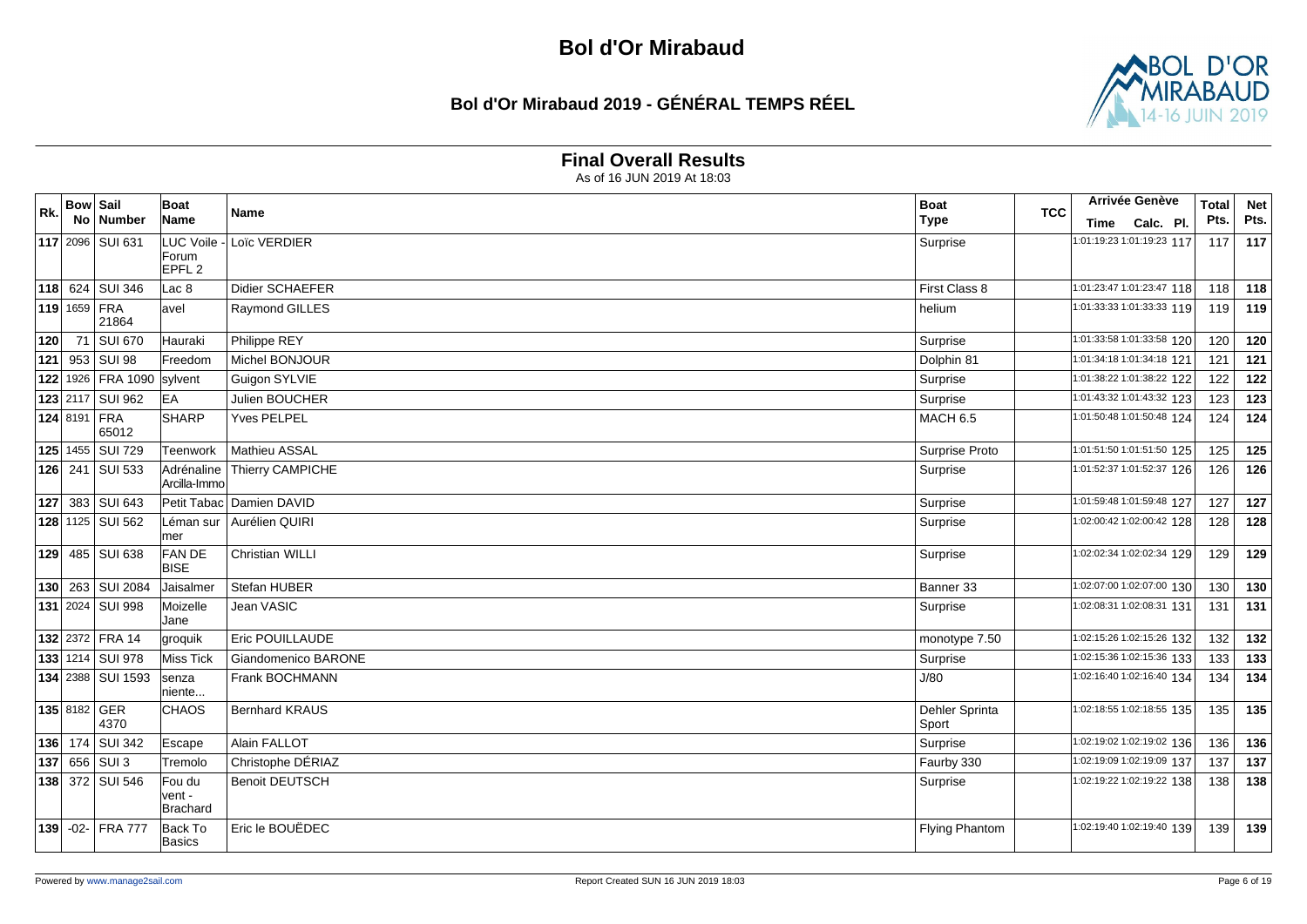## **Bol d'Or Mirabaud 2019 - GÉNÉRAL TEMPS RÉEL**



#### **Final Overall Results**

| Rk.        | <b>Bow Sail</b> |                       | Boat                        | Name                         | <b>Boat</b>              | <b>TCC</b> | Arrivée Genève                        |                | <b>Total</b> | <b>Net</b> |
|------------|-----------------|-----------------------|-----------------------------|------------------------------|--------------------------|------------|---------------------------------------|----------------|--------------|------------|
|            |                 | No Number             | Name                        |                              | <b>Type</b>              |            |                                       | Time Calc. Pl. | Pts.         | Pts.       |
| 140        |                 | 53 SUI 270            | ICOQ<br><b>T'ELLE</b>       | Stéphane NOBLE               | Surprise                 |            | 1:02:20:31 1:02:20:31 140             |                | 140          | 140        |
|            |                 | 141 1140 FRA<br>29535 | Super<br>Josephine          | <b>Guy BEAUTEMPS</b>         | Super Câlin<br>7.50      |            | 1:02:24:30 1:02:24:30 141             |                | 141          | 141        |
|            |                 | 142 267 SUI 3037      | $5 \n\text{ème}$<br>Elément | Alexandre BODMER             | J/24                     |            | 1:02:28:29 1:02:28:29 142             |                | 142          | 142        |
|            |                 | 143 1314 SUI 39       | Exodus                      | <b>Gaston KRUGER</b>         | Xyacht 362               |            | 1:02:31:04 1:02:31:04 143             |                | 143          | 143        |
|            |                 | 144 265 SUI 10        | Anytime                     | George GASSER                | Arcona 340               |            | 1:02:31:19 1:02:31:19 144             |                | 144          | 144        |
|            |                 | 145 9083 SUI 2011     | Dragun                      | Rolf SCHNEIDER               |                          |            | 1:02:33:45 1:02:33:45 145             |                | 145          | 145        |
|            |                 | 146 1903 FRA<br>18684 | Maître<br>Edgar             | Louis-Philippe DELORME       | Este 24                  |            | $\overline{1:02:38:351:02:38:35}$ 146 |                | 146          | 146        |
| $147$ 2251 |                 | <b>SUI 690</b>        | <b>EHL Spirit</b>           | Laurent FORRER               | Surprise                 |            | 1:02:39:07 1:02:39:07 147             |                | 147          | 147        |
|            |                 | 148 1517 SUI 441      | HydroMel                    | Mélanie HENRY                | Surprise                 |            | 1:02:42:57 1:02:42:57 148             |                | 148          | 148        |
|            |                 | 149 1139 FRA 1639     | ivalau                      | Doerenbecher FRANCIS         | Surprise                 |            | 1:02:43:15 1:02:43:15 149             |                | 149          | 149        |
|            |                 | 150 1329 SUI 653      | Satori                      | Dominique PITTELOUD          | Surprise                 |            | 1:02:55:19 1:02:55:19 150             |                | 150          | 150        |
|            |                 | 151   1588   SUI 729  | Loo Moon                    | Markus BURKHARDT             | Bénéteau First<br>31.7   |            | 1:02:57:18 1:02:57:18 151             |                | 151          | 151        |
|            |                 | 152 878 SUI 48        | <b>RUN</b>                  | André MATTHEY DIT CAP'TEN DD | Toucan                   |            | 1:02:58:12 1:02:58:12 152             |                | 152          | 152        |
|            |                 | 153 1732 SUI 677      | Sarrasin                    | Jean-François LANDOLT        | Surprise                 |            | 1:03:11:31 1:03:11:31 153             |                | 153          | 153        |
|            |                 | 154 1513 SUI 742      |                             | Mirabaud 2 Stefan HELCK      | Surprise                 |            | 1:03:11:54 1:03:11:54 154             |                | 154          | 154        |
|            |                 | 155 1017 SUI 654      |                             | La Rivale 3 Olivier PICTET   | Surprise                 |            | 1:03:13:02 1:03:13:02 155             |                | 155          | 155        |
|            |                 | 156 2147 SUI 27       | Callisto                    | Christoph KÖHLER             | Comet 13                 |            | 1:03:13:57 1:03:13:57 156             |                | 156          | 156        |
|            |                 | 157 1992 SUI 409      | Belle amie                  | <b>Gabriel CONTINI</b>       | Aphrodite 101            |            | 1:03:16:51 1:03:16:51 157             |                | 157          | 157        |
|            |                 | 158 767 SUI 1         | <b>Terrific</b>             | René OTT                     | Dufour 36<br>Performance |            | 1:03:17:06 1:03:17:06 158             |                | 158          | 158        |
|            |                 | 159 1694 Z1198        | As de<br>coeur              | Thomas DURAND                | Macareux                 |            | 1:03:24:44 1:03:24:44 159             |                | 159          | 159        |
|            |                 | 160 236 SUI 245       | ZIG ZAG                     | Nicolas GOUMAZ               | Surprise                 |            | 1:03:27:37 1:03:27:37 160             |                | 160          | 160        |
|            |                 | 161 2292 SUIT. 5      | <b>Gemme</b>                | Christian DEDEROD            | Luthi 750                |            | 1:03:28:52 1:03:28:52 161             |                | 161          | 161        |
|            |                 | 162 810 SUI 215       | <b>TIMINGIE</b>             | Volker KUHN                  | Surprise                 |            | 1:03:29:26 1:03:29:26 162             |                | 162          | 162        |
|            |                 | 163 2344 SUI 14       | SunFun by<br>Glenino        | Christophe ROSSI             | A 27                     |            | 1:03:32:46 1:03:32:46 163             |                | 163          | 163        |
|            |                 | 164 8055 SUI 193      | 1930                        | Roger MOSSIER                | Surprise                 |            | 1:03:51:17 1:03:51:17 164             |                | 164          | 164        |
|            |                 | 165 1611 SUI 378      | Knotenuf                    | Jerome HESS                  | Surprise                 |            | 1:03:51:25 1:03:51:25 165             |                | 165          | 165        |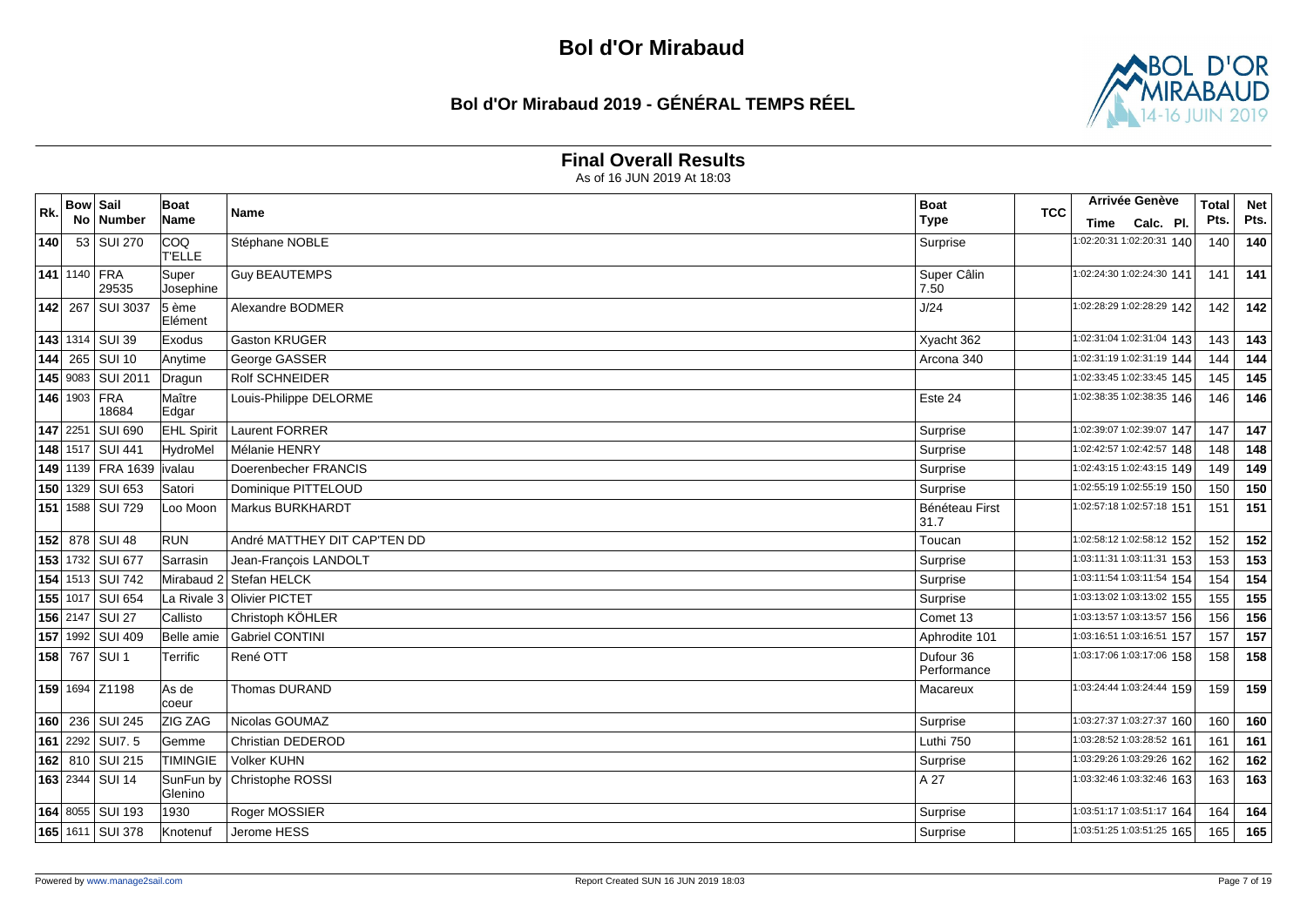## **Bol d'Or Mirabaud 2019 - GÉNÉRAL TEMPS RÉEL**



#### **Final Overall Results**

| Rk.        | <b>Bow Sail</b> | No Number               | Boat<br>Name          | Name                       | <b>Boat</b><br>Type          | <b>TCC</b> | Arrivée Genève            | Time Calc. Pl. | <b>Total</b><br>Pts. | <b>Net</b><br>Pts. |
|------------|-----------------|-------------------------|-----------------------|----------------------------|------------------------------|------------|---------------------------|----------------|----------------------|--------------------|
| 166        |                 | 27 SUI 713              | Coup de<br>Tabac      | Lukas HOTTINGER            | Surprise                     |            | 1:04:01:11 1:04:01:11 166 |                | 166                  | 166                |
|            |                 | 167 2379 FRA<br>43528   | <b>TUSITALA</b>       | Jean Marc BLONDEAU         | <b>ARCHAMBAULT</b><br>A31    |            | 1:04:02:32 1:04:02:32 167 |                | 167                  | 167                |
| $168$ 2394 |                 | <b>SUI 74</b>           | Colibri               | Suzanne MADER              | Dehler 29                    |            | 1:04:07:03 1:04:07:03 168 |                | 168                  | 168                |
|            |                 | 169 2411 SUI 510        | Stella Blu            | Mathias SCHILD             | Surprise                     |            | 1:04:16:32 1:04:16:32 169 |                | 169                  | 169                |
|            |                 | 170 1445 SUI 154        | <b>Blue Beat</b>      | <b>Xavier BRUNEL</b>       | Surprise                     |            | 1:04:39:26 1:04:39:26 170 |                | 170                  | 170                |
|            |                 | 171 1366 SUI 9          | lÔ.                   | Jean-Christophe MARTIN     | <b>DOD 24.5</b>              |            | 1:04:58:27 1:04:58:27 171 |                | 171                  | 171                |
|            |                 | 172 1929 SUI 931        | Dourgi                | Frédéric LABLANQUIE        | Surprise                     |            | 1:04:58:59 1:04:58:59 172 |                | 172                  | 172                |
|            |                 | 173 8178 FRA<br>44295   | Tetiaroa              | Denis PITANCE              | <b>Elan 210</b>              |            | 1:05:00:19 1:05:00:19 173 |                | 173                  | 173                |
|            |                 | 174 2314 SUI 1375       | J70CERN               | Hermann POMMERENKE         | J/70                         |            | 1:05:01:37 1:05:01:37 174 |                | 174                  | 174                |
| 175 660    |                 | <b>SUI 2338</b>         | Daphnis               | Peter BLEICKEN             | Dehler 36 CWS                |            | 1:05:07:16 1:05:07:16 175 |                | 175                  | 175                |
|            |                 | 176 8177 FRA 1744 Nimbo |                       | Serge AUBERTIN             | Surprise                     |            | 1:05:17:48 1:05:17:48 176 |                | 176                  | 176                |
| 177 1837   |                 | <b>SUI 728</b>          | JAT                   | Ralf GLEIXNER              | Surprise                     |            | 1:05:26:10 1:05:26:10 177 |                | 177                  | 177                |
| 178 9057   |                 | <b>SUI 280</b>          | Ptit Grèbe            | Juan Manuel BLANCO         | Surprise (1978)              |            | 1:05:40:01 1:05:40:01 178 |                | 178                  | 178                |
|            |                 | 179 2098 SUI 432        | <b>Océana</b>         | Lorenzo SOLDATI            | Surprise                     |            | 1:05:41:17 1:05:41:17 179 |                | 179                  | 179                |
| 180        |                 | 395 SUI 230             | Mic Mac               | Michel CHEVALLIER          | Surprise                     |            | 1:05:43:13 1:05:43:13 180 |                | 180                  | 180                |
|            |                 | 181 8158 SUI 286        | Yemanja               | <b>Richard ROMAN</b>       | Dufour 34                    |            | 1:05:44:55 1:05:44:55 181 |                | 181                  | 181                |
| 182        |                 | 199 SUI 39              | Australis             | Ralph FERTIG               | Sunlight 30                  |            | 1:05:46:04 1:05:46:04 182 |                | 182                  | 182                |
|            |                 | 183 1946 SUI 1036       | Molaine VII           | Thibault MEYER-JÜRES       | Surprise                     |            | 1:05:51:29 1:05:51:29 183 |                | 183                  | 183                |
|            |                 | 184 9062 SUI 77         |                       | Corps Mort Frédéric JORDAN |                              |            | 1:05:53:06 1:05:53:06 184 |                | 184                  | 184                |
|            |                 | 185 8106 FRA<br>15715   | What Else             | Christophe CHÊNE           | 747                          |            | 1:05:54:38 1:05:54:38 185 |                | 185                  | 185                |
|            |                 | 186 1756 SUI 164        | Doña Flor             | Nicole ZAY                 | Surprise                     |            | 1:05:56:37 1:05:56:37 186 |                | 186                  | 186                |
|            |                 | 187 817 SUI 1994        | <b>Blue Sea</b>       | <b>Olivier DELARUE</b>     | Jeanneau Sun<br>Odyssey 36.2 |            | 1:05:57:01 1:05:57:01 187 |                | 187                  | 187                |
|            |                 | 188 1081 SUI 10         | Solaire               | <b>Christian DICK</b>      | $H-26$                       |            | 1:05:57:56 1:05:57:56 188 |                | 188                  | 188                |
| 189 2341   |                 | SUI <sub>1</sub>        | Mr. Happy             | Ken RELECOM                | Lüthi 690                    |            | 1:05:58:22 1:05:58:22 189 |                | 189                  | 189                |
|            |                 | 190 2357 SUI 182        | Peignoir<br>Intrépide | Jean VAUCHER               | <b>Beneteau First</b><br>32  |            | 1:05:59:40 1:05:59:40 190 |                | 190                  | 190                |
|            |                 | 191 9016 SUI 2          | Kashana               | Patrick FLACTION           |                              |            | 1:05:59:49 1:05:59:49 191 |                | 191                  | 191                |
| 192        |                 | 222 SUI 482             | Némo                  | Didier BOSSY               | Surprise                     |            | 1:06:10:38 1:06:10:38 192 |                | 192                  | 192                |
|            |                 | 193 163 FRA 751         |                       | NAUSIKAA Markus STEINER    | Surprise                     |            | 1:06:33:05 1:06:33:05 193 |                | 193                  | 193                |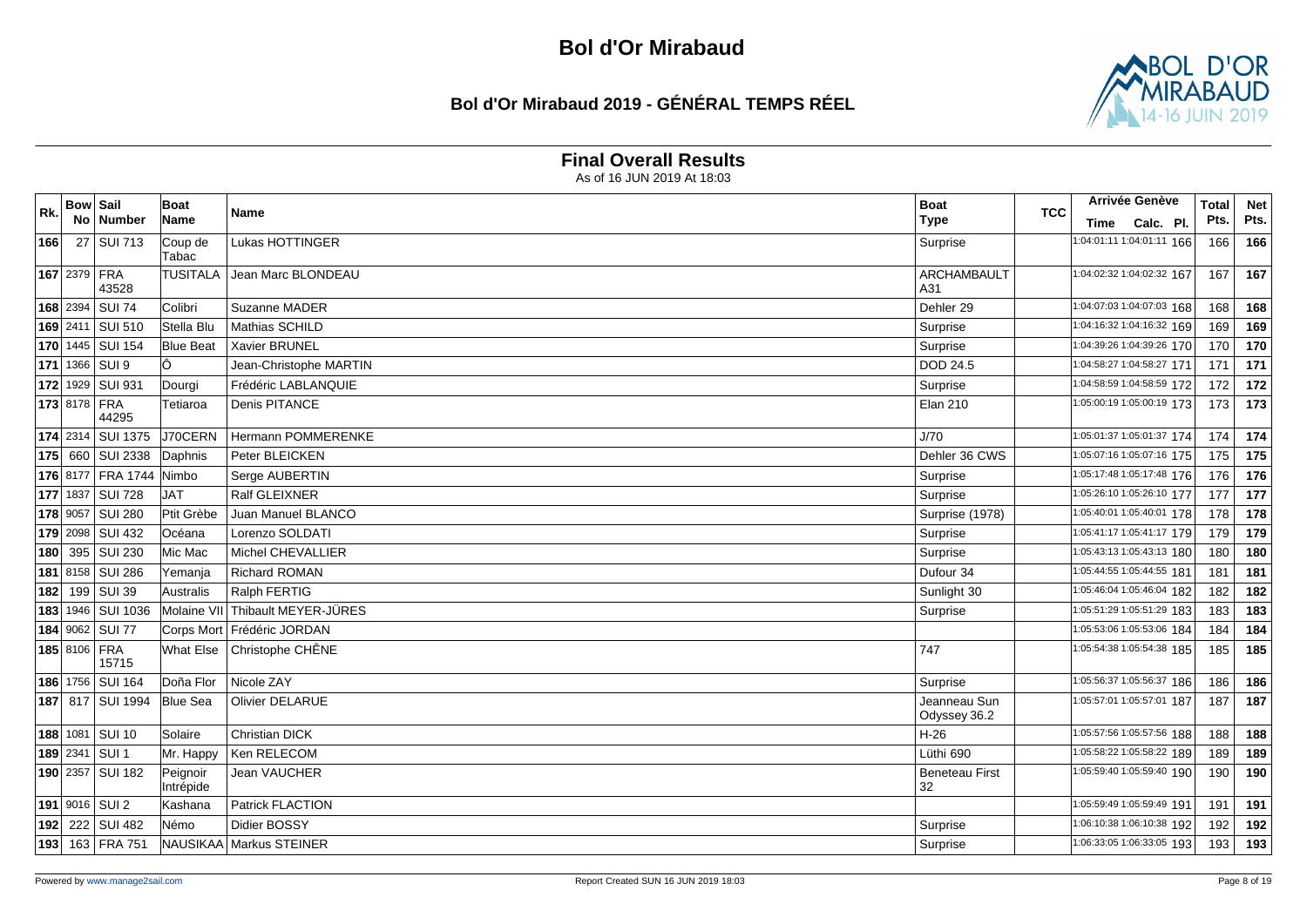## **Bol d'Or Mirabaud 2019 - GÉNÉRAL TEMPS RÉEL**



#### **Final Overall Results**

| Rk. | <b>Bow Sail</b><br>No. | Number           | <b>Boat</b><br>Name             | Name                           | <b>Boat</b><br><b>Type</b>  | <b>TCC</b> |      | <b>Arrivée Genève</b>                  | <b>Total</b><br>Pts. | <b>Net</b><br>Pts. |
|-----|------------------------|------------------|---------------------------------|--------------------------------|-----------------------------|------------|------|----------------------------------------|----------------------|--------------------|
|     |                        | 194 724 SUI 232  | Fortitou                        | Pierre YACOT                   | Granada 31                  |            | Time | Calc. Pl.<br>1:06:36:55 1:06:36:55 194 | 194                  | 194                |
|     |                        | 195 608 SUI 233  |                                 | <b>ARACHNOP Martin HESENER</b> | Surprise                    |            |      | 1:06:43:37 1:06:43:37 195              | 195                  | 195                |
|     |                        | 196 2369 SUIN/A  | zinnia                          | François CHANSON               | winner 9                    |            |      | 1:06:59:57 1:06:59:57 196              | 196                  | 196                |
|     |                        | 197 9028 Z1948   | Lady                            | Jacqueline NAEPFLIN KARLEN     | Winga 860                   |            |      | OCS                                    | 197                  | 197                |
|     |                        |                  | Pinacolada                      |                                |                             |            |      |                                        |                      |                    |
|     | 198 9024               |                  | <b>CLIP</b><br><b>INDUSTRIE</b> | <b>Yves NANCHEN</b>            | Delphia 26                  |            |      | <b>RET</b>                             | 466                  | 466                |
|     | 198 9023               |                  | first 29 LY<br>7096             | Jean-Louis FREI                | First 29                    |            |      | RET                                    | 466                  | 466                |
|     | 198 9029 0             |                  | Licorne<br>Blanche              | Laurent GRAVEN                 |                             |            |      | DNF                                    | 466                  | 466                |
|     | 198 9013 0             |                  | Dahu                            | Michel MULLIEZ                 |                             |            |      | DNF                                    | 466                  | 466                |
|     | $198$ 9033 0           |                  | New Life<br>-LY20411            | Desiderio BALDINAZZO           | C/Doufur 30 -               |            |      | <b>RET</b>                             | 466                  | 466                |
|     | $198$ 9034 0           |                  | Freedom                         | Rob CAVERS                     | Jeanneau Sun<br>Odyssey 379 |            |      | <b>RET</b>                             | 466                  | 466                |
|     | 198 9046 0             |                  | Libellule                       | Jean Philippe JOBÉ             | Océanis 31                  |            |      | <b>RET</b>                             | 466                  | 466                |
|     | 198 9035 00            |                  | Entropie                        | Alexander SCHERL               |                             |            |      | <b>RET</b>                             | 466                  | 466                |
|     | $198$ 9047 1           |                  | Servane<br>Milos                | Wandrille le FERON de LONGCAMP | first 27                    |            |      | <b>RET</b>                             | 466                  | 466                |
|     |                        | 198 9048 1010    | Savannah                        | Nicolas YENNI                  | Hanse 325                   |            |      | RET                                    | 466                  | 466                |
|     | 198 9073 11            |                  | July                            | Philippe COUCKE                | Seascape 24                 |            |      | <b>RET</b>                             | 466                  | 466                |
|     | 198 9036 301           |                  | Onirix                          | Denis FAVRICHON                | DC.20                       |            |      | <b>RET</b>                             | 466                  | 466                |
|     |                        | 198 9006 4852    | Odyssée                         | Pierre-François FERRIN         |                             |            |      | <b>RET</b>                             | 466                  | 466                |
|     |                        | 198 9037 7744    | charlie<br>papa                 | Jean-Francois ANDRIER          |                             |            |      | <b>RET</b>                             | 466                  | 466                |
|     | 198 9049 88            |                  | Lady Jane                       | Bernard DURUEL                 |                             |            |      | <b>RET</b>                             | 466                  | 466                |
|     |                        | 198 9038 9072    | <b>Brothers</b><br>DEM          | Andrii OKHLOPKOV               |                             |            |      | <b>RET</b>                             | 466                  | 466                |
|     |                        | 198 9005 B616    | XEROS III                       | <b>Olivier GRANDJEAN</b>       | Albin Ballad                |            |      | DNF                                    | 466                  | 466                |
|     | 198 9039 BYS           |                  | Chupito                         | Thomas ACHLEITNER              |                             |            |      | <b>RET</b>                             | 466                  | 466                |
|     |                        | 198 1274 CZE 181 | Esse 850                        | Pavel STOLBA                   | <b>Esse 850</b>             |            |      | <b>RET</b>                             | 466                  | 466                |
|     |                        | 198 1222 DEN 4   | Cool<br>Runnings 4              | Thorkild JUNCKER               | Easy To Fly                 |            |      | <b>RET</b>                             | 466                  | 466                |
|     | 198 9050 E4            |                  | Chimer                          | Stéphane GARRONE               | Edel IV                     |            |      | DNC                                    | 466                  | 466                |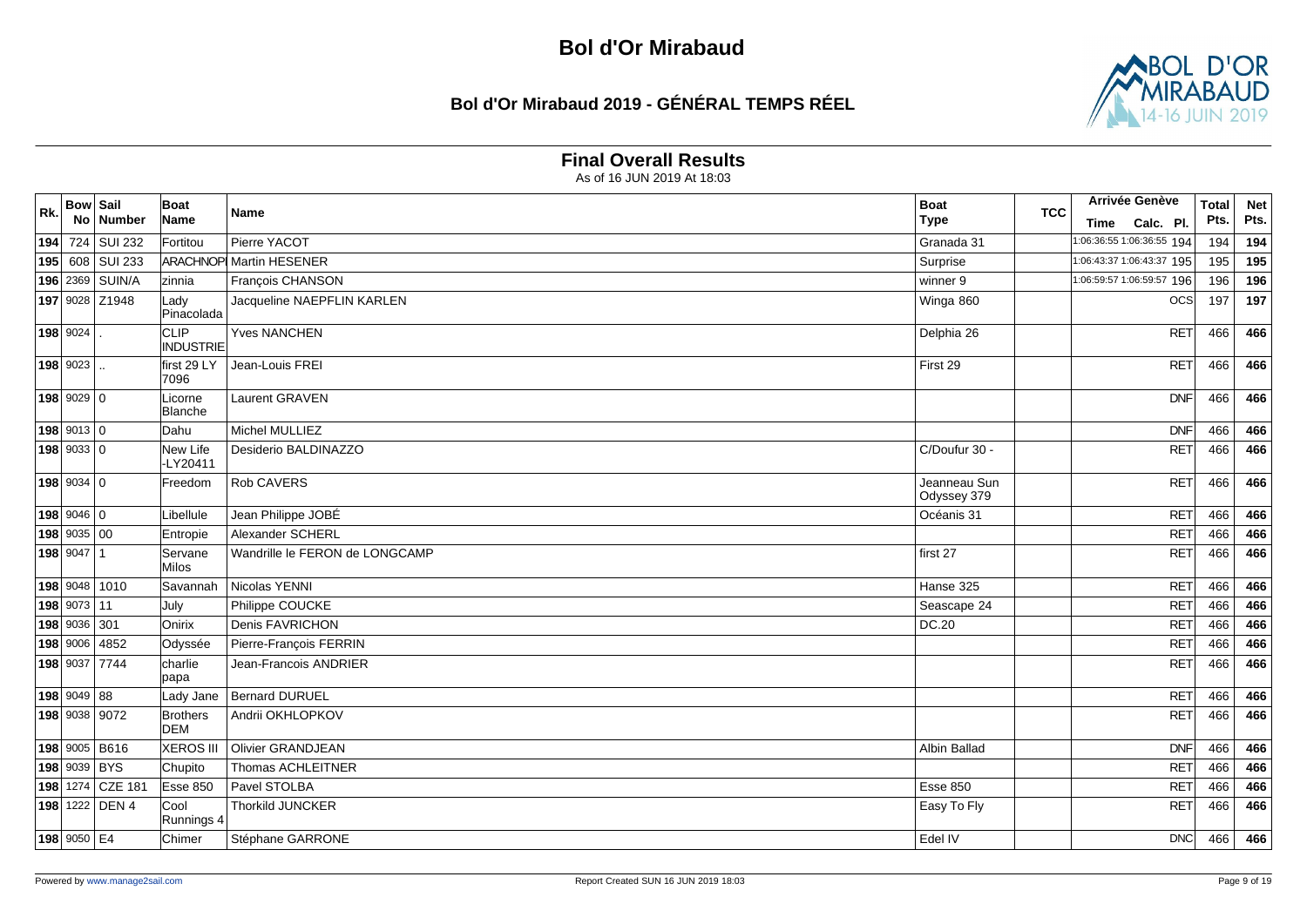# **Bol d'Or Mirabaud 2019 - GÉNÉRAL TEMPS RÉEL**



#### **Final Overall Results**

| Rk. | <b>Bow Sail</b> | No Number                     | Boat<br>Name           | Name                        | <b>Boat</b><br><b>Type</b>        | <b>TCC</b> | Time | Arrivée Genève<br>Calc. Pl. | <b>Total</b><br>Pts. | <b>Net</b><br>Pts. |
|-----|-----------------|-------------------------------|------------------------|-----------------------------|-----------------------------------|------------|------|-----------------------------|----------------------|--------------------|
|     |                 | 198 9040 F203                 | Nodyriam               | Bruno ZAKARIA               | <b>KELT 7.60</b>                  |            |      | <b>RET</b>                  | 466                  | 466                |
|     |                 | 198 9067 FA 17                |                        | LONGBOW Tom GIRARD          |                                   |            |      | <b>RET</b>                  | 466                  | 466                |
|     |                 | 198 8163 FRA-                 | Bangor                 | Nicolas DUPUY               | Tonic 23<br>Jeanneau              |            |      | <b>RET</b>                  | 466                  | 466                |
|     |                 | 198 1230 FRA 00               | Team Pro               | Jean-Christophe MOURNIAC    | Easy To Fly                       |            |      | <b>DNF</b>                  | 466                  | 466                |
| 198 |                 | 259 FRA 10                    | Morpho                 | <b>Jean Marie MECHELANY</b> | <b>Grand Surprise</b>             |            |      | <b>RET</b>                  | 466                  | 466                |
|     |                 | 198 619 FRA 1104 R2D2         |                        | Martin BAECHTOLD            | Surprise                          |            |      | <b>RET</b>                  | 466                  | 466                |
|     |                 | 198 1938   FRA 1376 Mr Wilson |                        | Jean-Christophe NYS         | Gib Sea 80+                       |            |      | DNF                         | 466                  | 466                |
|     |                 | 198 291 FRA 138               | PRO<br><b>YACHTING</b> | Philippe SEGURET            | LUTHI 34                          |            |      | <b>RET</b>                  | 466                  | 466                |
|     |                 | 198 2277 FRA<br>15702         | <b>DIMONIU</b>         | Dominique COSTANTINI        | 747 One Design                    |            |      | RET                         | 466                  | 466                |
|     |                 | 198 1105 FRA 1588             | Surprise<br>Party III  | <b>Benedict RILLIET</b>     | Surprise                          |            |      | <b>RET</b>                  | 466                  | 466                |
|     |                 | 198 9051 FRA 1651             | Silure                 | Jonathan STEYAERT           | Surprise                          |            |      | <b>RET</b>                  | 466                  | 466                |
|     |                 | 198 1325 FRA 1670 A'RVI PA    |                        | Andre PRUNIER               | Surprise                          |            |      | <b>RET</b>                  | 466                  | 466                |
|     |                 | 198 9030 FRA 17               | LAYLINE                | <b>Edouard DURAND</b>       | <b>DUFOUR 365</b><br>l GL         |            |      | <b>RET</b>                  | 466                  | 466                |
|     |                 | 198 9032 FRA 174              | Njut                   | <b>Frederick BERT</b>       |                                   |            |      | <b>RET</b>                  | 466                  | 466                |
|     |                 | 198 1922 FRA 19               | Arcadia                | Julien FAUCON               | Nitro 80                          |            |      | DNF                         | 466                  | 466                |
|     |                 | 198 2222 FRA 2                | Sprint<br><b>Break</b> | Lionel DURAND               | Archambault<br>Sprint 95          |            |      | DNF                         | 466                  | 466                |
|     |                 | 198 1573 FRA<br>22244         |                        | champagne Raynald HARLIN    | Surprise                          |            |      | RET                         | 466                  | 466                |
|     |                 | 198 1935 FRA<br>22933         | Toujours<br>Plus       | James LAMB                  | Surprise                          |            |      | <b>RET</b>                  | 466                  | 466                |
|     |                 | 198 989 FRA 237               | Objectif<br>Lune       | <b>Edouard POMMERET</b>     | <b>Grand Surprise</b>             |            |      | RET                         | 466                  | 466                |
|     |                 | 198 2395 FRA 274              |                        | Karaboudjan Vincent GANIÈRE | Surprise                          |            |      | <b>RET</b>                  | 466                  | 466                |
|     |                 | <b>198</b> 2389 FRA<br>27599  | ti vitii               | Jerome ROY                  | <b>JEANNEAU</b><br><b>ARCADIA</b> |            |      | <b>RET</b>                  | 466                  | 466                |
|     |                 | $198$ 2054 FRA<br>37025       | After All              | Jean-Christophe GEX         | Solaris 37                        |            |      | RET                         | 466                  | 466                |
|     | 198 1558 FRA    | 38811                         | Imagine                | Benoît TEPPE                | Rush Royale<br><b>TDF</b>         |            |      | RET                         | 466                  | 466                |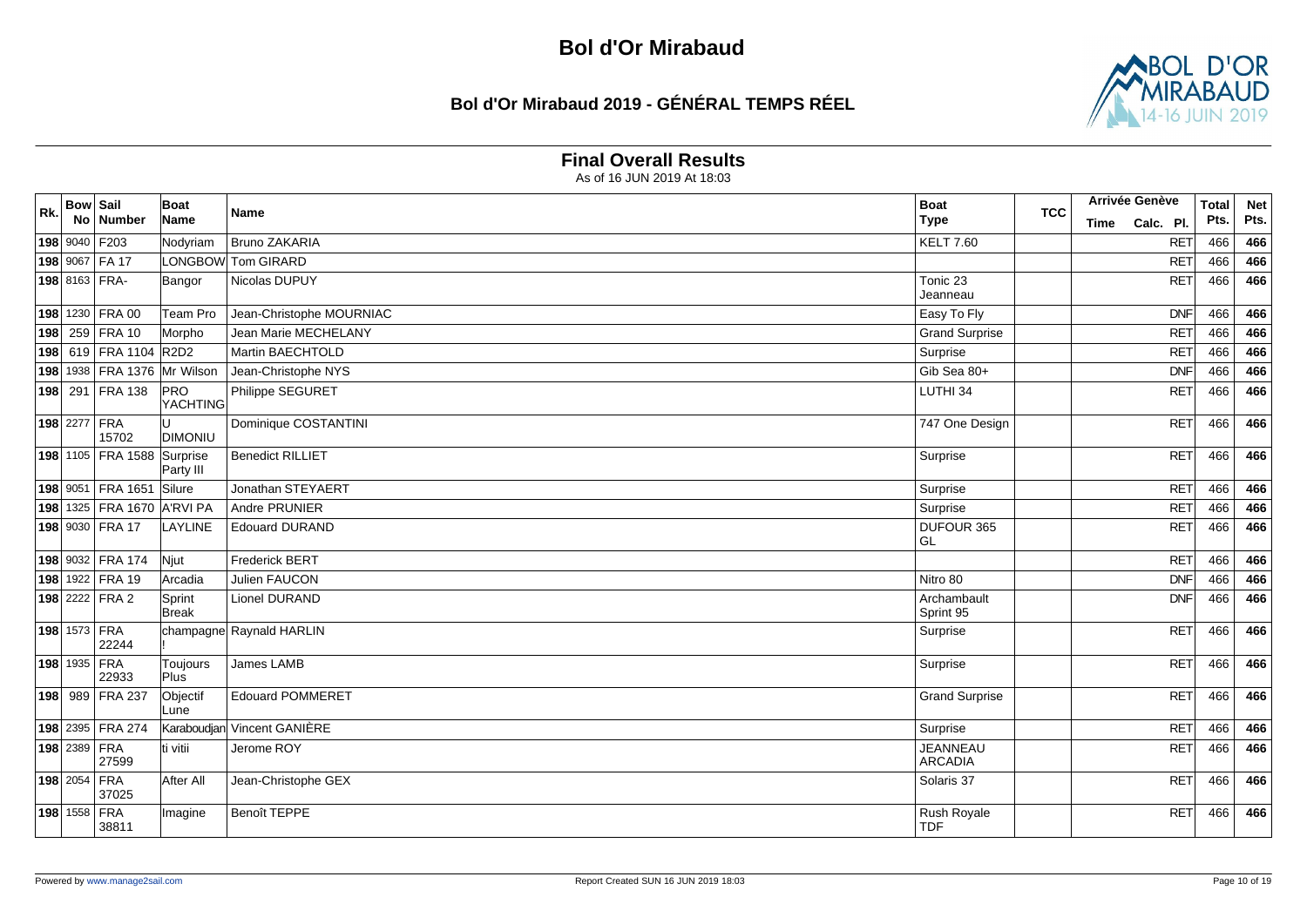# **Bol d'Or Mirabaud 2019 - GÉNÉRAL TEMPS RÉEL**



#### **Final Overall Results**

| Rk. | <b>Bow Sail</b> |                              | Boat                                              | Name                                          | <b>Boat</b>           | <b>TCC</b> |      | Arrivée Genève | <b>Total</b> | <b>Net</b> |
|-----|-----------------|------------------------------|---------------------------------------------------|-----------------------------------------------|-----------------------|------------|------|----------------|--------------|------------|
|     |                 | No Number                    | Name                                              |                                               | <b>Type</b>           |            | Time | Calc. Pl.      | Pts.         | Pts.       |
|     | 198 2361 FRA    | 39905                        | MOZART                                            | Claude-Emile BÉTANT                           | Nitro 80              |            |      | <b>RET</b>     | 466          | 466        |
|     |                 | 198 2401 FRA 4               | LES<br><b>BOUCANIER</b>                           | Marc SOMMARO                                  | <b>Grand Surprise</b> |            |      | RET            | 466          | 466        |
|     |                 | 198 1425 FRA 4218 Beija Flor |                                                   | Jean-Claude DURRWELL                          | Gib Sea 92            |            |      | RET            | 466          | 466        |
|     |                 | 198 2267 FRA<br>44843        |                                                   | BATOCADA Raphael COLDEFY                      | Prototype 20          |            |      | <b>DNF</b>     | 466          | 466        |
|     |                 | 198 2347 FRA 46              |                                                   | passetougrai Jean-Yves le MEUR                | Toucan                |            |      | <b>RET</b>     | 466          | 466        |
| 198 |                 | $42$ FRA<br>53010            |                                                   | P'tit Suisse Nobuo NAITO                      | First 210             |            |      | RET            | 466          | 466        |
| 198 |                 | 34 FRA 581                   | <b>CROSS</b>                                      | Janine ARNULF                                 | <b>First 40.7</b>     |            |      | <b>RET</b>     | 466          | 466        |
|     |                 | 198 2149 FRA 6               | <b>DJELFA</b>                                     | Frederic BOUTEVILLE                           | Surprise              |            |      | <b>RET</b>     | 466          | 466        |
| 198 |                 | 52 FRA 666                   | Fora-Scie                                         | Stéphane GASPARINI                            | Richards 36           |            |      | <b>DNF</b>     | 466          | 466        |
|     |                 | 198 1834 FRA 8007 Vite       |                                                   | Serge VITTET                                  | Code 8                |            |      | <b>RET</b>     | 466          | 466        |
|     |                 | 198 -04- FRA 804             |                                                   | Cirrus F18   Arnaud D'ANTERROCHES             | Formula 18            |            |      | <b>RET</b>     | 466          | 466        |
|     |                 | 198 - 08- FRA 85             | Proto F20<br><b>EVO</b>                           | Yvan BOURGNON                                 | Prototype             |            |      | <b>RET</b>     | 466          | 466        |
|     |                 |                              |                                                   | 198 1180 FRA151FRADIE MAUS Alain FAURIE       | fun                   |            |      | RET            | 466          | 466        |
|     |                 |                              |                                                   | 198 9052 FRA494ME CHAMPAGN Jacques CHATEL     | Melges 24             |            |      | <b>RET</b>     | 466          | 466        |
|     |                 | 198 9031 FRXXXX              | PASSION                                           | Paul LEVEAU                                   |                       |            |      | <b>RET</b>     | 466          | 466        |
|     |                 | 198 3160 GER 002             | ORANGE<br>UTAN                                    | Tom RÜEGGE                                    | <b>SL 33</b>          |            |      | <b>RET</b>     | 466          | 466        |
|     |                 | 198 1678   ITA 042           | SKYFALL                                           | Thierry CURSCHELLAS                           | <b>UFO 28 OD</b>      |            |      | <b>RET</b>     | 466          | 466        |
|     |                 | 198 2301 ITA 176             |                                                   | MARGHERIT Jean - Marc ROLLIN                  | Melges 32             |            |      | RET            | 466          | 466        |
|     | 198 9011 K3     |                              | KIVEU <sub>3</sub>                                | Patrick GOLAZ                                 | Bavaria 34 C          |            |      | <b>RET</b>     | 466          | 466        |
|     |                 | 198 9068 LZ 101              | Maurablya                                         | Christian PAILHÈS                             |                       |            |      | <b>RET</b>     | 466          | 466        |
|     | 198 9074 M1     |                              | Sardinator                                        | Jean-Daniel GUEX                              | A scow                |            |      | <b>RET</b>     | 466          | 466        |
|     |                 | 198 1910 MON 1               | <b>CHEZ</b><br>PIERRETTE<br>le T<br><b>GASTON</b> | Jean-Luc LÉVÊQUE                              | Melges 32             |            |      | <b>RET</b>     | 466          | 466        |
|     | 198 9018 na     |                              | Foucade                                           | José PONT                                     |                       |            |      | <b>RET</b>     | 466          | 466        |
|     |                 | 198 9022 OVD 213             | Arrabbiata                                        | Laurenz HÜRLIMANN                             | 11:Metre              |            |      | <b>RET</b>     | 466          | 466        |
|     |                 |                              |                                                   | 198 8180 RUS 115 PRINCIPESS Lanfranco CIRILLO | Libera                |            |      | <b>RET</b>     | 466          | 466        |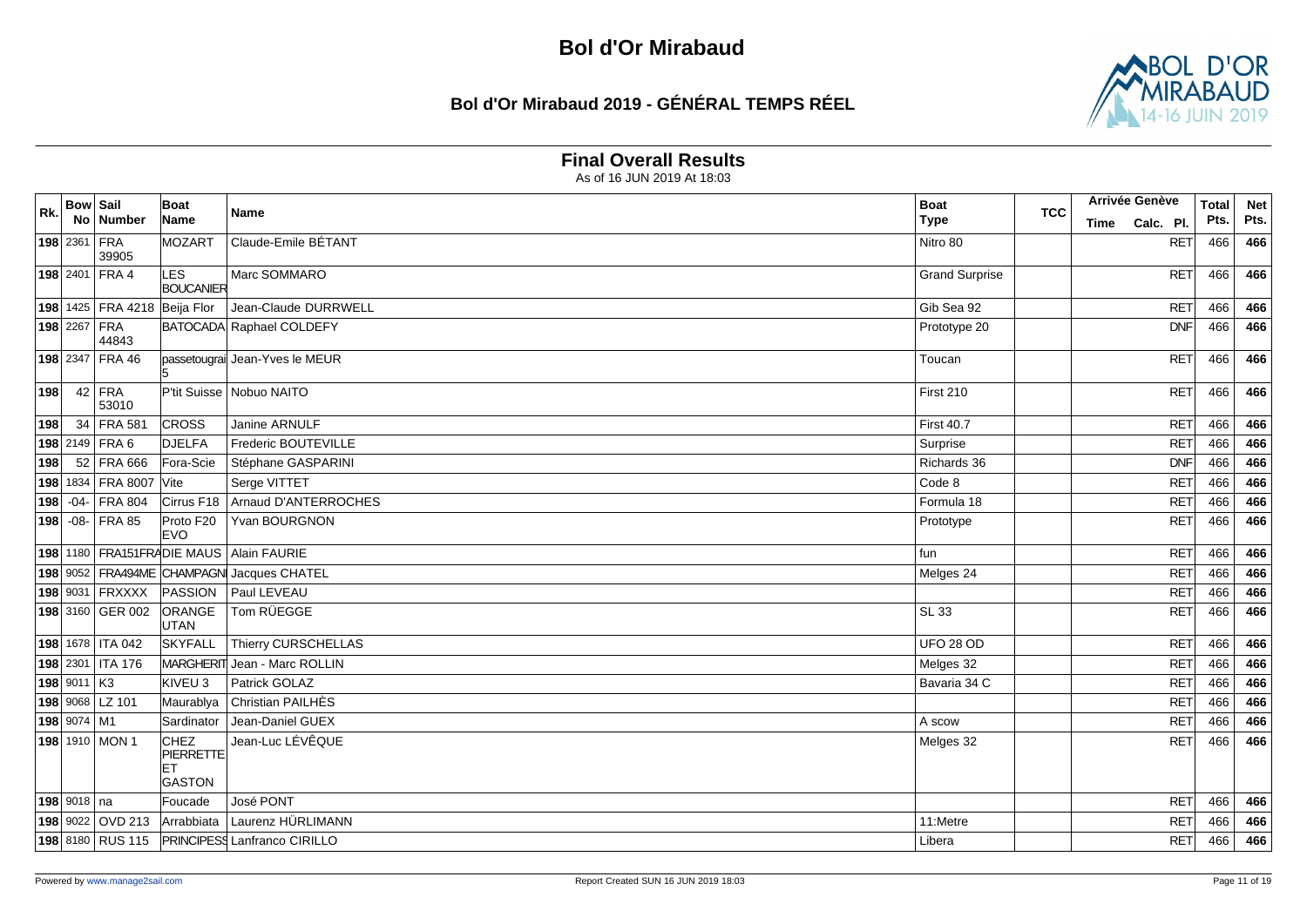### **Bol d'Or Mirabaud 2019 - GÉNÉRAL TEMPS RÉEL**



#### **Final Overall Results**

| Rk. | <b>Bow Sail</b> | No Number        | Boat<br>Name                 | Name                         | <b>Boat</b><br><b>Type</b> | <b>TCC</b> | Time | <b>Arrivée Genève</b><br>Calc. Pl. | <b>Total</b><br>Pts. | <b>Net</b><br>Pts. |
|-----|-----------------|------------------|------------------------------|------------------------------|----------------------------|------------|------|------------------------------------|----------------------|--------------------|
|     | 198 9041 SUI-   |                  | LAYAG                        | Dionisio MAPANAO             | Neptune 29                 |            |      | <b>RET</b>                         | 466                  | 466                |
|     |                 | 198 9054 SUI 0   | Thales                       | <b>Christian WALTER</b>      |                            |            |      | <b>RET</b>                         | 466                  | 466                |
|     |                 | 198 9007 SUI 0   | Eureka <sub>2</sub>          | Gérard DEVERNAY              | RM 890+                    |            |      | <b>RET</b>                         | 466                  | 466                |
|     |                 | 198 2297 SUI 00  | Monofoil<br>GONET            | Eric MONNIN                  | Proto Monofoil             |            |      | <b>RET</b>                         | 466                  | 466                |
|     |                 | 198 1768 SUI 002 | Allianz                      | Peter EPPRECHT               | Quant 30                   |            |      | <b>RET</b>                         | 466                  | 466                |
|     |                 | 198 2155 SUI 002 | magic                        | Champion RENÉ                | DOD 30 modulo<br>93        |            |      | <b>RET</b>                         | 466                  | 466                |
|     |                 | 198 1118 SUI 006 | Birkibi                      | Michael DIXON                | Speed Feet 18              |            |      | <b>RET</b>                         | 466                  | 466                |
|     |                 | 198 1736 SUI 009 | vitEsse                      | Florian LÖWENTHAL            | Esse 850 proto             |            |      | DNC                                | 466                  | 466                |
|     |                 | 198 2274 SUI 01  | Luna                         | Guillaume GIROD              | Easy To Fly                |            |      | <b>RET</b>                         | 466                  | 466                |
|     |                 | 198 2325 SUI 01  | <b>YODA</b>                  | Ludovic HERICHER             | <b>Esse 850</b>            |            |      | RET                                | 466                  | 466                |
|     |                 | 198 1762 SUI 01  | Tabasco                      | <b>Gottreux PIERRE</b>       | Luthi MF 10                |            |      | <b>RET</b>                         | 466                  | 466                |
|     |                 | 198 1252 SUI 02  | Autobritt<br>lVolvo          | Christophe DUBUIS            | Luthi F10                  |            |      | <b>RET</b>                         | 466                  | 466                |
|     |                 | 198 2129 SUI 02  | Tixwave                      | <b>Bernard VANANTY</b>       | Easy To Fly                |            |      | <b>RET</b>                         | 466                  | 466                |
|     |                 | 198 2192 SUI 041 | Rantanplan                   | Quentin de KERCHOVE          | <b>UFO 28</b>              |            |      | <b>RET</b>                         | 466                  | 466                |
|     |                 | 198 1849 SUI 05  | le fou 2                     | Vincent COMPAGNON            | Luthi 870                  |            |      | <b>RET</b>                         | 466                  | 466                |
|     |                 | 198 1306 SUI 05  | Cocktail                     | Joris BLATTI                 | Luthi 800 S                |            |      | <b>RET</b>                         | 466                  | 466                |
|     |                 | 198 1503 SUI 057 | 4Venti                       | <b>Florine FAVRE</b>         | <b>Esse 850</b>            |            |      | <b>RET</b>                         | 466                  | 466                |
|     |                 | 198 1816 SUI 076 | Darnetal                     | David PERTUISET              | <b>Esse 850</b>            |            |      | <b>RET</b>                         | 466                  | 466                |
|     |                 | 198 1973 SUI 098 | Xenia<br>Capital /<br>Slider | Laurent WITSCHI              | 747 One Design             |            |      | <b>DNC</b>                         | 466                  | 466                |
|     |                 | 198 1060 SUI 1   | Chinook<br>Imax              | Caroline ACKERMANN CILETTI   | $im@x-25$                  |            |      | DNC                                | 466                  | 466                |
|     |                 | 198 2390 SUI 1   | <b>PIMM</b>                  | Clarin MUSTAD                | Ventilo M2                 |            |      | RET                                | 466                  | 466                |
|     |                 | 198 2295 SUI 1   | Speed Der                    | Jean-Marc RIES               | Luthi 951                  |            |      | <b>RET</b>                         | 466                  | 466                |
|     |                 | 198 2338 SUI 1   | Et le<br>nom???              | Lukas LUGINBÜHL              | Juwel 34                   |            |      | <b>RET</b>                         | 466                  | 466                |
|     |                 | 198 593 SUI 1    | Zénitude                     | Pierre FAYET                 | Aebi 950                   |            |      | RET                                | 466                  | 466                |
|     |                 | 198 177 SUI 1    | ST.<br><b>AMOUR III</b>      | Marco FORTE                  | WAUQUIEZ<br>HOOD 38        |            |      | <b>RET</b>                         | 466                  | 466                |
|     |                 | 198 105 SUI 1    |                              | Turbulence   Cédric MATRINGE | Dufour 405 GL              |            |      | <b>RET</b>                         | 466                  | 466                |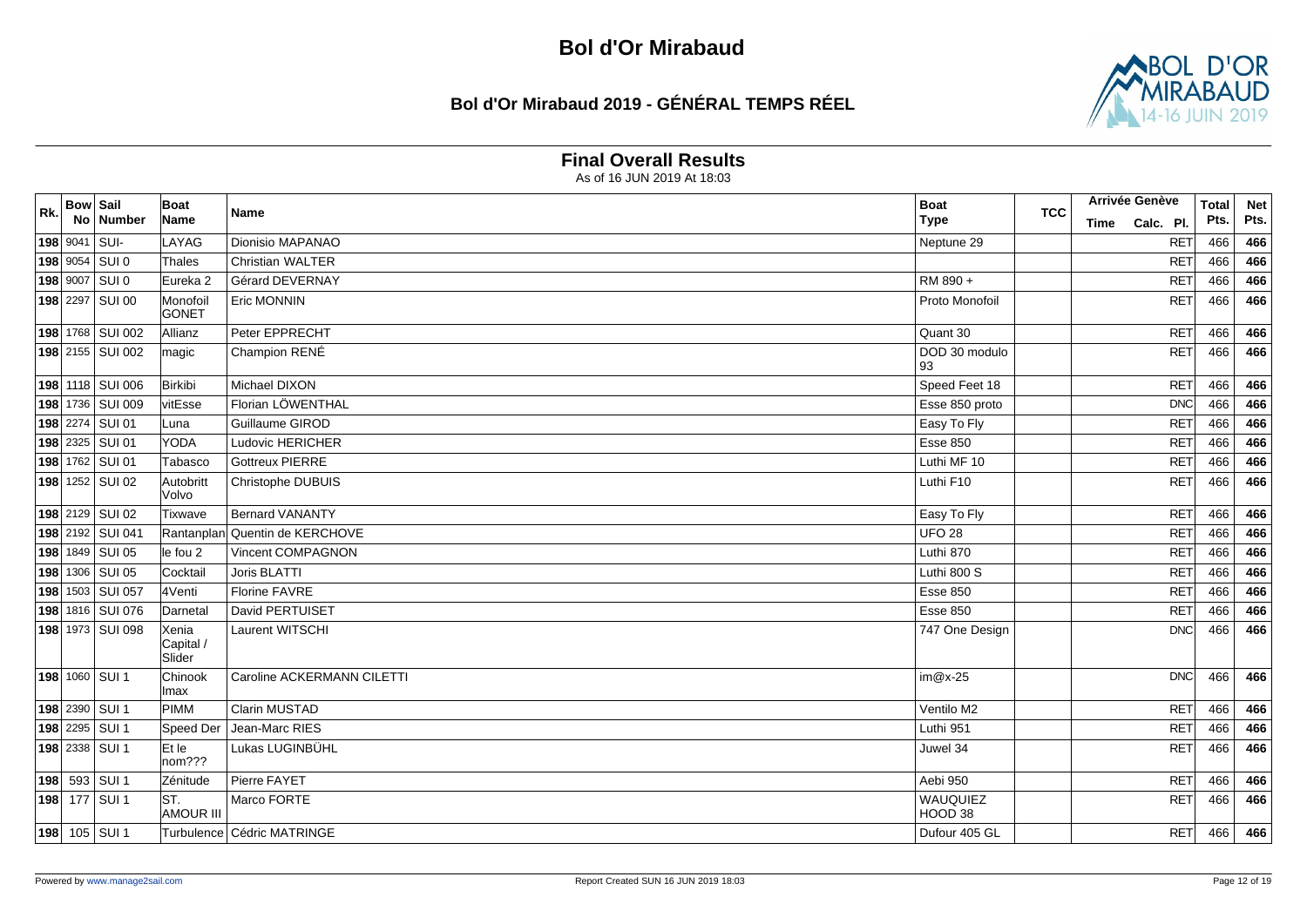## **Bol d'Or Mirabaud 2019 - GÉNÉRAL TEMPS RÉEL**



#### **Final Overall Results**

| Rk. | <b>Bow Sail</b>     |                    | <b>Boat</b>               | Name                             | <b>Boat</b>                        | <b>TCC</b> |      | <b>Arrivée Genève</b>     | <b>Total</b> | <b>Net</b> |
|-----|---------------------|--------------------|---------------------------|----------------------------------|------------------------------------|------------|------|---------------------------|--------------|------------|
|     |                     | No Number          | Name                      |                                  | <b>Type</b>                        |            | Time | Calc. Pl.                 | Pts.         | Pts.       |
|     |                     | 198 2209 SUI 10    | X-Treme<br>26             | Hervé GUINNARD                   | X-Treme 26                         |            |      | <b>DNF</b>                | 466          | 466        |
|     |                     | 198 2366 SUI 100   | Ylliam                    | <b>Mikis PSAROFAGHIS</b>         | Psaros 33                          |            |      | <b>RET</b>                | 466          | 466        |
|     |                     | 198 2055 SUI 100   | L'Ybis                    | Jean-Yves BRESSIEUX              | Toucan                             |            |      | <b>RET</b>                | 466          | 466        |
|     |                     | 198 8186 SUI 103   | Lobster                   | Antoine TREVILLOT                | Surprise                           |            |      | 1:01:01:33 1:01:01:33 RET | 466          | 466        |
|     |                     | 198 2258 SUI 108   | ANANDA                    | <b>Baechler ALEXANDRE</b>        | Dufour 382                         |            |      | <b>RET</b>                | 466          | 466        |
|     |                     | 198 - 03 - SUI 113 | Aiolos<br>Sailing<br>Team | Matthias GÄUMANN                 | Nacra F20<br>Carbon FCS            |            |      | <b>RET</b>                | 466          | 466        |
|     |                     | 198 9056 SUI 1137  | Shaya<br>Moya             | Martin VÖLLMIN                   | Jeanneau<br>Arcadia                |            |      | RET                       | 466          | 466        |
|     |                     | 198 616 SUI 1139   |                           | NAUTI-SPO Alain CORTHÉSY         | J/80                               |            |      | <b>RET</b>                | 466          | 466        |
|     |                     | 198 2164 SUI 117   | Khenga                    | Jérôme MONTESSUIT                | Litomarin<br>Seniorita<br>Helmsman |            |      | <b>RET</b>                | 466          | 466        |
|     |                     | 198 1285 SUI 13    | Fièvre<br>Jaune           | Michael HAGMANN                  | Jeudi 12                           |            |      | RET                       | 466          | 466        |
|     |                     | 198 995 SUI 131    | Coriace                   | Coriolan ROUSSELLE               | 6.5 m SI                           |            |      | RET                       | 466          | 466        |
|     |                     | 198 9075 SUI 132   | Maurablyia                | Fabien VALLÉLIAN                 | Surprise                           |            |      | <b>RET</b>                | 466          | 466        |
|     |                     | 198 1452 SUI 132   | Melges24                  | Hans-Peter BICHELMEIER           | melges 24                          |            |      | <b>RET</b>                | 466          | 466        |
|     |                     | 198 2133 SUI 14    | Goelan                    | Jean-Marc JUNOD                  | Elan S4                            |            |      | <b>RET</b>                | 466          | 466        |
|     |                     | 198 2023 SUI 140   | Storm                     | Michel ROTTET                    | <b>Esse 850</b>                    |            |      | <b>RET</b>                | 466          | 466        |
|     |                     | 198 273 SUI 141    |                           | <b>EXTRADOSE Marc CHAMPENDAL</b> | Surprise                           |            |      | <b>DNC</b>                | 466          | 466        |
|     |                     | 198 1689 SUI 141   | Octoputzy                 | <b>Laurent WILLIMANN</b>         | First 30                           |            |      | <b>RET</b>                | 466          | 466        |
|     |                     | 198 1788 SUI 1523  | Jedi                      | <b>Helen MORRIS</b>              | J/80                               |            |      | <b>RET</b>                | 466          | 466        |
|     |                     | 198 2246 SUI 154   | Le Vert                   | Frédéric ABBET                   | <b>Grand Surprise</b>              |            |      | <b>RET</b>                | 466          | 466        |
|     |                     | 198 2306 SUI 156   | 4 zigs                    | Edgar BORDIER                    | Surprise                           |            |      | <b>RET</b>                | 466          | 466        |
|     | <b>198</b> 1684 SUI | 16880              | Casse<br>croûte           | Nicole ROCHAT                    | Surprise                           |            |      | DNF                       | 466          | 466        |
| 198 |                     | 7 SUI 172          | Due                       | OttoCinque Olivier LÉGERET       | Esse 850                           |            |      | RET                       | 466          | 466        |
|     |                     | 198 2264 SUI 174   | Tanoshii                  | Daniel LAGGER                    | <b>Esse 850</b><br>inboard         |            |      | <b>RET</b>                | 466          | 466        |
|     |                     | 198 2405 SUI 18    | Tinguely                  | Michel MAMZER                    | Ventilo M2                         |            |      | <b>DNF</b>                | 466          | 466        |
|     |                     | 198 2124 SUI 18    | electron<br>llibre        | Jean-Marc CARRILLO               | Daydream 300                       |            |      | <b>RET</b>                | 466          | 466        |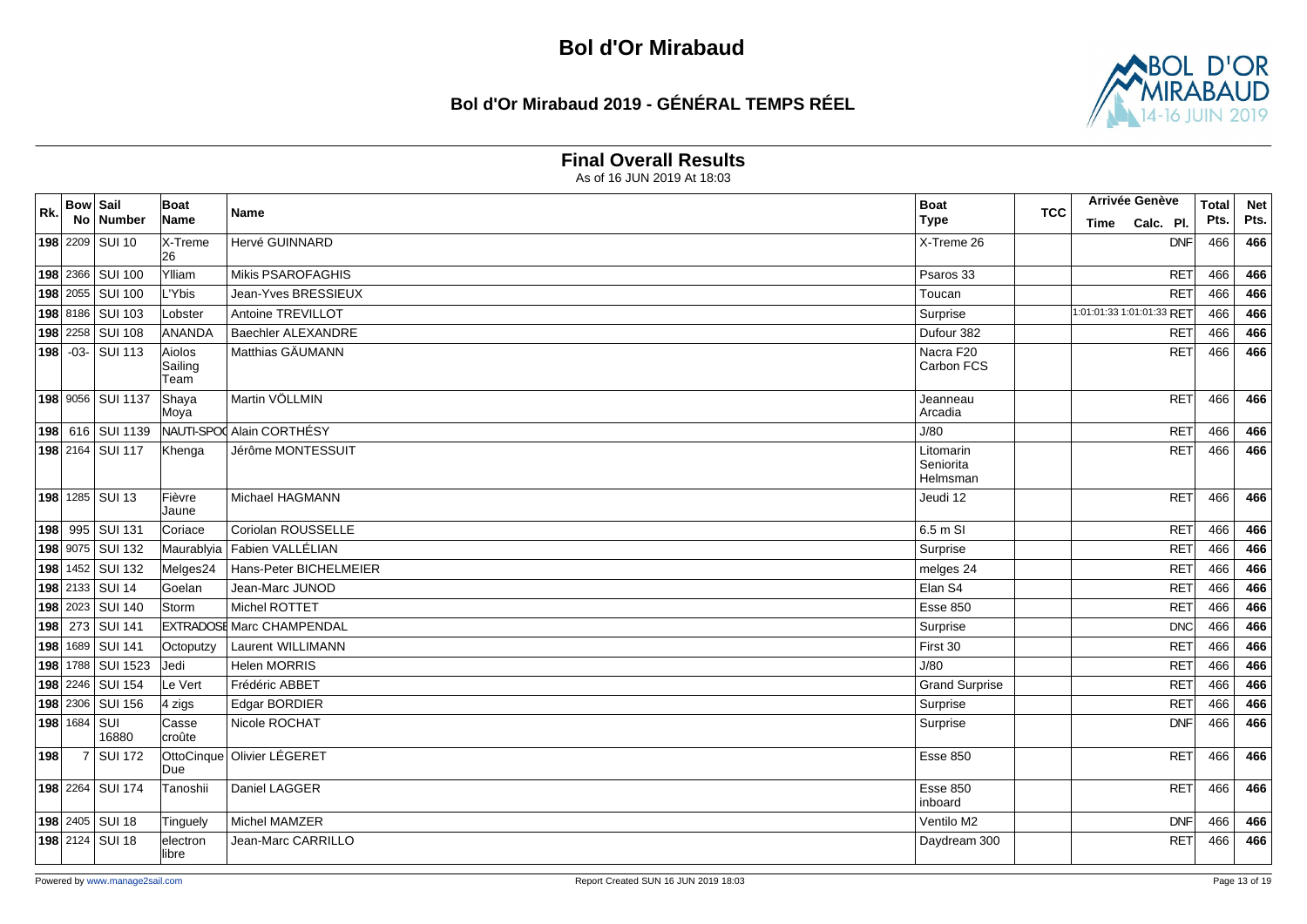## **Bol d'Or Mirabaud 2019 - GÉNÉRAL TEMPS RÉEL**



#### **Final Overall Results**

| Rk. | <b>Bow Sail</b> | No Number         | Boat<br>Name                               | Name                     | <b>Boat</b><br><b>Type</b> | <b>TCC</b> | Time | Arrivée Genève<br>Calc. Pl. | <b>Total</b><br>Pts. | <b>Net</b><br>Pts. |
|-----|-----------------|-------------------|--------------------------------------------|--------------------------|----------------------------|------------|------|-----------------------------|----------------------|--------------------|
|     |                 | 198 1011 SUI 1807 | <b>CYCNOS</b>                              | Pierre BRUNISHOLZ        | J/24                       |            |      | <b>DNF</b>                  | 466                  | 466                |
|     |                 | 198 508 SUI 1845  | Sumumm                                     | Pierre MOERSCH           | Faar 30                    |            |      | <b>RET</b>                  | 466                  | 466                |
|     |                 | 198 2339 SUI 185  | O Loft                                     | Roger WALDMANN           | Surprise                   |            |      | <b>RET</b>                  | 466                  | 466                |
|     |                 | 198 9003 SUI 1951 | Respiro                                    | Giuseppe ADELLA          |                            |            |      | <b>RET</b>                  | 466                  | 466                |
|     |                 | 198 9021 SUI 1967 |                                            | Ship&Chips Eric BALSIGER | Sun Odyssey<br>29.2        |            |      | <b>RET</b>                  | 466                  | 466                |
|     | 198 9042 SUI    | 19761             | Radjah                                     | Jean-Max MAMIN           | Jeanneau<br>Fantasia       |            |      | <b>RET</b>                  | 466                  | 466                |
|     |                 | 198 2300 SUI 2    |                                            | Demoiselle Daniel MÜLLER | Saphire 27                 |            |      | DNF                         | 466                  | 466                |
|     |                 | 198 1833 SUI 2    | 2nd<br>Chance                              | Pierre QUINODOZ          | Ventilo M2                 |            |      | RET                         | 466                  | 466                |
|     |                 | 198 1940 SUI 2    | Margo                                      | Martin JENNI             | Daydream 300               |            |      | <b>RET</b>                  | 466                  | 466                |
|     |                 | 198 1577 SUI 200  | Raïjin                                     | Philippe BERTHERAT       | Psaros 33                  |            |      | <b>RET</b>                  | 466                  | 466                |
|     |                 | 198 1183 SUI 21   | <b>DCM</b><br>System<br>Advisors           | Yvan DUCROT              | Ventilo M2                 |            |      | <b>DNF</b>                  | 466                  | 466                |
|     |                 | 198 412 SUI 21    | Expsaros                                   | Olivier GÉTAZ            | Toucan                     |            |      | RET                         | 466                  | 466                |
|     |                 | 198 220 SUI 21    | Fou<br>d'Amour 31                          | Benoît JENNY             | A 31                       |            |      | <b>RET</b>                  | 466                  | 466                |
|     |                 | 198 880 SUI 213   | Marwill                                    | Willy KLAUSCH            | Surprise                   |            |      | RET                         | 466                  | 466                |
|     |                 | 198 9027 SUI 214  | Raf le<br>brave                            | Pierre BARTOLUCCI        | STAEMPFLI A<br>RAFALE 600  |            |      | RET                         | 466                  | 466                |
|     |                 | 198 9076 SUI 218  | Olakala                                    | Charles-Henri GREMAUD    | Corsair 28CC               |            |      | <b>RET</b>                  | 466                  | 466                |
|     |                 | 198 1346 SUI 22   | BlackPearl<br>M2 Sailing<br>Team SUĪ<br>22 | Björn RIZZI              | Ventilo M2                 |            |      | <b>RET</b>                  | 466                  | 466                |
|     |                 | 198 2384 SUI 22   | Jatoba                                     | Jean-Pierre LÊ           | Tofinou 8m                 |            |      | RET                         | 466                  | 466                |
|     |                 | 198 943 SUI 221   | <b>MEA</b><br><b>HUNA</b>                  | <b>Christian HAEGI</b>   | <b>Grand Surprise</b>      |            |      | <b>RET</b>                  | 466                  | 466                |
|     |                 | 198 1679 SUI 227  | Zestopol III                               | Alexis BARBEY            | Tricat 25                  |            |      | <b>RET</b>                  | 466                  | 466                |
|     |                 | 198 132 SUI 23    | İKanaloa                                   | Adrien ROUX              | X 119                      |            |      | <b>RET</b>                  | 466                  | 466                |
|     |                 | 198 - 01 - SUI 23 |                                            | Flying Buzz Marc CHELI   | Nacra F20<br>Carbon FCS    |            |      | <b>RET</b>                  | 466                  | 466                |
|     |                 | 198 9069 SUI 23   | Yilliam IV                                 | Philippe DURR            | 6 Metre                    |            |      | <b>RET</b>                  | 466                  | 466                |
|     |                 | 198 9058 SUI 24   | Caol ila                                   | Cédric SEREX             | Albin Vega 27              |            |      | <b>RET</b>                  | 466                  | 466                |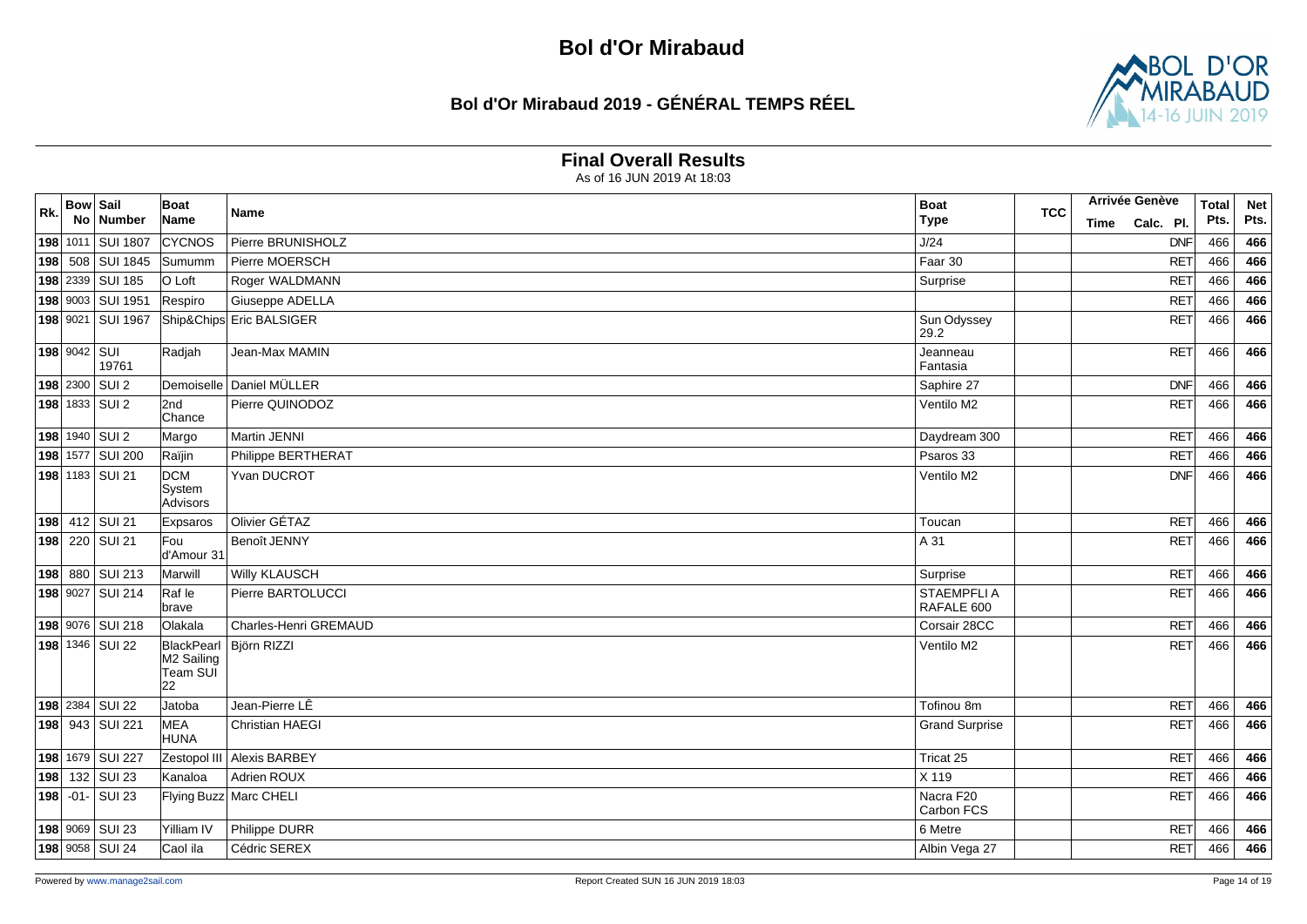## **Bol d'Or Mirabaud 2019 - GÉNÉRAL TEMPS RÉEL**



#### **Final Overall Results**

| Rk. | <b>Bow Sail</b> | No Number               | Boat<br>Name                                        | Name                    | <b>Boat</b><br><b>Type</b> | <b>TCC</b> | Time | Arrivée Genève<br>Calc. Pl. | <b>Total</b><br>Pts. | <b>Net</b><br>Pts. |
|-----|-----------------|-------------------------|-----------------------------------------------------|-------------------------|----------------------------|------------|------|-----------------------------|----------------------|--------------------|
|     |                 | 198 2250 SUI 247        | Tasmanie                                            | Patrick TORRENTÉ        | Surprise                   |            |      | RET                         | 466                  | 466                |
|     |                 | 198 1407 SUI 25         |                                                     | The FireFly Alex GEISER | <b>VMG 25</b>              |            |      | 18:12:17 18:12:17 RET       | 466                  | 466                |
|     |                 | 198 323 SUI 26          | Victorinox                                          | Dany MONNIER            | Ventilo M2                 |            |      | <b>RET</b>                  | 466                  | 466                |
|     |                 | 198 1211 SUI 263        | Pile ou<br>face                                     | Damien MERMOUD          | Surprise                   |            |      | <b>RET</b>                  | 466                  | 466                |
|     |                 | 198 9055 SUI 2711       | request<br>netwok                                   | Jeremy GIROD            |                            |            |      | RET                         | 466                  | 466                |
|     |                 | 198 9015 SUI 2784       | Paso<br>Doble                                       | Sebastien AUGER         |                            |            |      | DNF                         | 466                  | 466                |
|     |                 | 198 9059 SUI 28         | <b>FUN&amp;CO</b>                                   | Nathalie CHENAUX        |                            |            |      | <b>RET</b>                  | 466                  | 466                |
|     |                 | 198 581 SUI 3           | Pishy 2                                             | <b>Gustav STENBOLT</b>  | Brenta 38                  |            |      | <b>RET</b>                  | 466                  | 466                |
|     |                 | 198 1270 SUI 30         | ULYSSE <sub>2</sub>                                 | Stéphane LUTHY          | luthi 29                   |            |      | DNF                         | 466                  | 466                |
|     |                 | 198 9081 SUI 31         | Misses<br>Hippi                                     | Rüdiger HARTMANN        |                            |            |      | DNF                         | 466                  | 466                |
|     |                 | 198 2014 SUI 316        | Dopamine                                            | Sergey PECHERKIN        | Dehler 34                  |            |      | <b>RET</b>                  | 466                  | 466                |
|     |                 | 198 179 SUI 319         |                                                     | MOSQUITO Pascal BAER    | Surprise                   |            |      | <b>RET</b>                  | 466                  | 466                |
|     |                 | 198 997 SUI 32          | <b>GENEVA</b><br>18FOOTER<br>SAILING<br><b>TEAM</b> | Cyril PEYROT            | 18 " australien            |            |      | <b>RET</b>                  | 466                  | 466                |
|     |                 | 198 2380 SUI 33         | Sunbeam<br>28.1                                     | Eric JEANCLAUDE         | Sunbeam 28.1               |            |      | DNF                         | 466                  | 466                |
|     |                 | 198 2269 SUI 33         | Fareast                                             | Didier FERT             | Fareast 23R                |            |      | <b>RET</b>                  | 466                  | 466                |
|     |                 | <b>198</b> 56 SUI 33    | Fregata<br>Aquila                                   | Philippe TANNER         | LUTHI                      |            |      | RET                         | 466                  | 466                |
|     |                 | 198 9060 SUI 333        | Gadget                                              | Denis MÉNÉTREY          | Formule 40<br>custom       |            |      | RET                         | 466                  | 466                |
|     |                 | 198 398 SUI 335         | Hop-La                                              | Tiago REGUENGO          | Surprise                   |            |      | <b>RET</b>                  | 466                  | 466                |
|     |                 | <b>198</b> 2288 SUI 349 | SO349                                               | Valentin ROSSEL         | Sun Odyssey<br>349         |            |      | DNF                         | 466                  | 466                |
|     |                 | 198 2296 SUI 349        | Monhegan                                            | Aline THORENS           | Surprise                   |            |      | RET                         | 466                  | 466                |
|     |                 | 198 9002 SUI 355        | Argos                                               | Andréas KREIS           | Confortbatar<br>Comfortina |            |      | <b>RET</b>                  | 466                  | 466                |
|     |                 | 198 154 SUI 360         | COCAINE                                             | <b>Christian TOSO</b>   | Surprise                   |            |      | <b>RET</b>                  | 466                  | 466                |
|     |                 | 198 3601 SUI 3601       | Black<br><b>Swan</b>                                | Philippe de WECK        | Luthi 36 Classic           |            |      | <b>RET</b>                  | 466                  | 466                |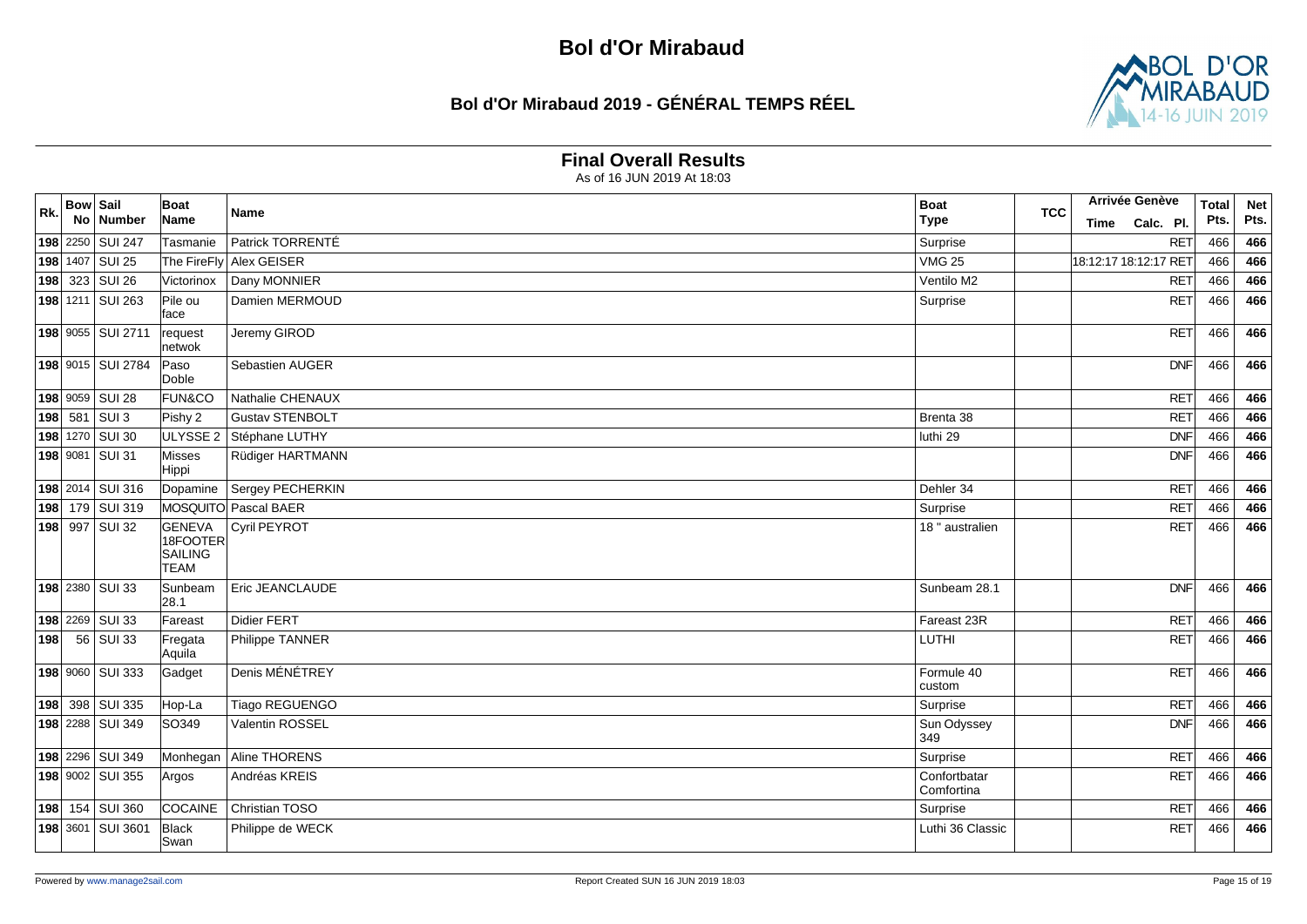## **Bol d'Or Mirabaud 2019 - GÉNÉRAL TEMPS RÉEL**



#### **Final Overall Results**

| R <sub>k</sub> | <b>Bow Sail</b> | No Number         | Boat<br>Name            | Name                             | <b>Boat</b>                  | <b>TCC</b> |      | Arrivée Genève | <b>Total</b> | <b>Net</b> |
|----------------|-----------------|-------------------|-------------------------|----------------------------------|------------------------------|------------|------|----------------|--------------|------------|
|                |                 |                   |                         |                                  | <b>Type</b>                  |            | Time | Calc. Pl.      | Pts.         | Pts.       |
|                |                 | 198 1442 SUI 365  | Plan B                  | M ROTHHARDT                      | fun                          |            |      | <b>RET</b>     | 466          | 466        |
|                |                 | 198 1307 SUI 372  | 37°2                    | Cialente MARIE-CLAUDE            | Surprise                     |            |      | <b>RET</b>     | 466          | 466        |
|                |                 | 198 9070 SUI 38   | Pas<br>content          | Tom CASANOVA                     | Banner 23                    |            |      | <b>RET</b>     | 466          | 466        |
| 198            |                 | 51 SUI 381        | Christelle              | Fabien DUCOMMUN                  | X 99                         |            |      | <b>RET</b>     | 466          | 466        |
|                |                 | 198 2298 SUI 395  | <b>J-SUI</b>            | Marc WINTELER                    | <b>J80</b>                   |            |      | <b>RET</b>     | 466          | 466        |
|                |                 | 198 2229 SUI 400  | Hakuna<br>Matata        | Fabian KÜTTEL                    | Surprise                     |            |      | <b>RET</b>     | 466          | 466        |
|                |                 | 198 526 SUI 407   | Abouba 3                | <b>Willy BURRI</b>               | Surprise                     |            |      | <b>RET</b>     | 466          | 466        |
|                |                 | 198 126 SUI 41    | Tzigane                 | <b>Robert RIEBEN</b>             | Nomade 830                   |            |      | <b>RET</b>     | 466          | 466        |
|                |                 | 198 9001 SUI 43   | Skippi                  | Christoph LOITZ                  | Skipper Skippi<br>650        |            |      | DNF            | 466          | 466        |
|                |                 | 198 201 SUI 470   | FARU                    | Alexandre HUGONNAUD              | Surprise                     |            |      | <b>RET</b>     | 466          | 466        |
|                |                 | 198 1590 SUI 4849 | Wasabi                  | Jean-Claude BRENTINI             | <b>Sun 2000</b>              |            |      | <b>RET</b>     | 466          | 466        |
|                |                 | 198 2409 SUI 486  | Surcouf                 | Peter BRYANT                     | First 30                     |            |      | <b>RET</b>     | 466          | 466        |
|                |                 | 198 2138 SUI 486  |                         | UNM-Josefin Jean-Jacques LEHMANN | Surprise                     |            |      | <b>RET</b>     | 466          | 466        |
|                |                 | 198 2286 SUI 49   | Seatrouille             | Olivier CHOMARAT                 | Seascape 24                  |            |      | <b>DNF</b>     | 466          | 466        |
|                |                 | 198 - 11 - SUI 5  | <b>Team Tilt</b>        | Alexandre SCHNEITER              | <b>Flying Phantom</b>        |            |      | <b>RET</b>     | 466          | 466        |
|                |                 | 198 2373 SUI 5    | Plutu <sub>2</sub>      | <b>Henri KIEFFER</b>             | Archambault<br>A27           |            |      | <b>RET</b>     | 466          | 466        |
|                |                 | 198 818 SUI 5     | Timeless                | Manuel HURT                      | Jeanneau Sun<br>Odyssey 30   |            |      | RET            | 466          | 466        |
|                |                 | 198 1415 SUI 50   | Jam                     | Jacques AMMANN                   | Tabasco 26                   |            |      | <b>RET</b>     | 466          | 466        |
|                |                 | 198 257 SUI 5000  | Akva<br>Selzer          | Frederic BOY                     | Proto                        |            |      | <b>RET</b>     | 466          | 466        |
|                |                 | 198 2336 SUI 509  | lieu de vent            | Massimo MAGLIOCCO                | Surprise                     |            |      | DNF            | 466          | 466        |
|                |                 | 198 - 07 - SUI 51 | Space<br><b>Toaster</b> | Jean-Richard MINARDI             | Nacra F20<br>Carbon          |            |      | <b>RET</b>     | 466          | 466        |
| 198            |                 | 15 SUI 524        |                         | Mirabaud 4 Marca-Menoud RAFAEL   | Surprise                     |            |      | <b>RET</b>     | 466          | 466        |
| 198            |                 | 16 SUI 525        |                         | Mirabaud 5 Filippo TOMMASO       | Surprise                     |            |      | <b>RET</b>     | 466          | 466        |
|                |                 | 198 9025 SUI 536  | Bleu Désir              | Mael CHETELAT                    |                              |            |      | <b>RET</b>     | 466          | 466        |
|                |                 | 198 9014 SUI 54   | Pirol                   | Jean-Daniel AUBERT               | Voilier lesté<br>Dufour 4800 |            |      | <b>RET</b>     | 466          | 466        |
|                |                 | 198 9071 SUI 557  | Bilbao                  | Kevin LAMBERT                    |                              |            |      | <b>DNF</b>     | 466          | 466        |
|                |                 | 198 100 SUI 559   | Pschiiit                | Céline STULZ                     | Surprise                     |            |      | <b>RET</b>     | 466          | 466        |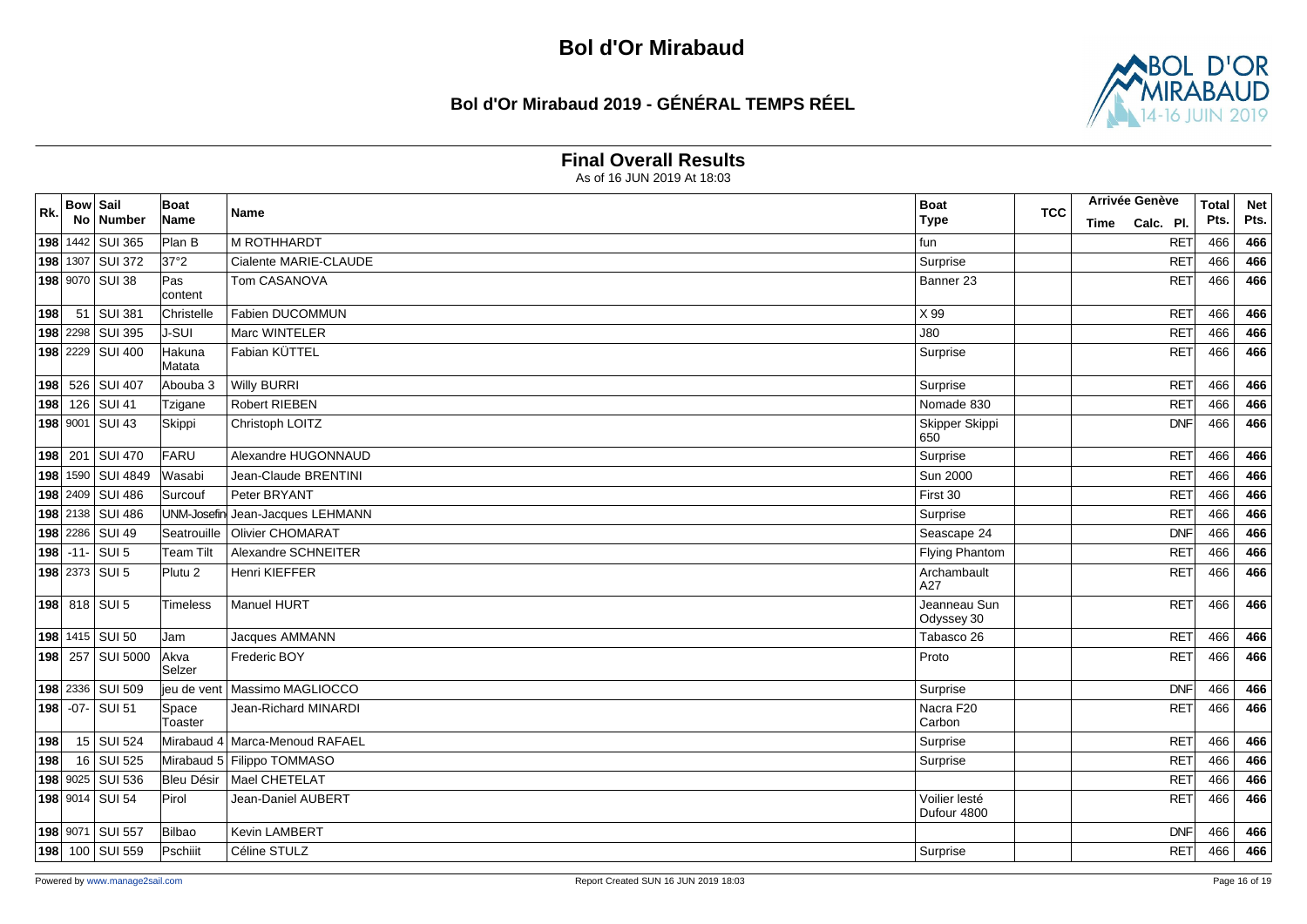# **Bol d'Or Mirabaud 2019 - GÉNÉRAL TEMPS RÉEL**



#### **Final Overall Results**

| R <sub>k</sub> | <b>Bow Sail</b> | No Number        | <b>Boat</b><br>Name    | Name                            | <b>Boat</b><br><b>Type</b> | <b>TCC</b> | Time | <b>Arrivée Genève</b><br>Calc. Pl. | <b>Total</b><br>Pts. | <b>Net</b><br>Pts. |
|----------------|-----------------|------------------|------------------------|---------------------------------|----------------------------|------------|------|------------------------------------|----------------------|--------------------|
|                |                 | 198 858 SUI 590  | L'Octave               | Roland WETTER                   | Surprise (Open)            |            |      | DNC                                | 466                  | 466                |
|                |                 | 198 1733 SUI 60  |                        | PURA-VIDA Olivier BERTHOUD      | First29                    |            |      | <b>DNF</b>                         | 466                  | 466                |
|                |                 | 198 1202 SUI 60  |                        | <b>ENNOLGIA Marc CORVAISIER</b> | Sheevra                    |            |      | <b>RET</b>                         | 466                  | 466                |
|                |                 | 198 -06- SUI 606 | <b>TRINITY</b>         | <b>Tristan PFUND</b>            | M <sub>3</sub>             |            |      | <b>DNC</b>                         | 466                  | 466                |
|                |                 | 198 8187 SUI 609 | CALI                   | Jérôme GLAUSER                  | Surprise                   |            |      | <b>RET</b>                         | 466                  | 466                |
|                |                 | 198 1151 SUI 611 | pas                    | ca n'existe Dieter GRASER       | Surprise                   |            |      | RET                                | 466                  | 466                |
|                |                 | 198 -10- SUI 62  | Moléson<br>Impressions | Marco FEDRIGUCCI                | <b>Flying Phantom</b>      |            |      | <b>RET</b>                         | 466                  | 466                |
|                |                 | 198 606 SUI 651  | Fleur de<br>lSel       | Olivier SCHAAD                  | Surprise                   |            |      | <b>RET</b>                         | 466                  | 466                |
|                |                 | 198 612 SUI 66   | Seajoy                 | Martin OERTLY                   | Dehler 34                  |            |      | DNF                                | 466                  | 466                |
|                |                 | 198 1708 SUI 663 | FURTIF                 | Yves CHAPERON                   | Surprise                   |            |      | <b>RET</b>                         | 466                  | 466                |
|                |                 | 198 1875 SUI 666 | Satanas                | Pascal STRUBIN                  | Ventilo M2                 |            |      | <b>RET</b>                         | 466                  | 466                |
|                |                 | 198 899 SUI 666  | Vade Retro             | <b>Olivier EMERY</b>            | Surprise                   |            |      | <b>RET</b>                         | 466                  | 466                |
|                |                 | 198 931 SUI 69   | Force<br>lCash         | Force Cash                      | Dérogation Art 8           |            |      | <b>RET</b>                         | 466                  | 466                |
|                |                 | 198 666 SUI 69   |                        | Exponentiel Thomas FRÜH         | Toucan                     |            |      | RET                                | 466                  | 466                |
|                |                 | 198 8160 SUI 695 | Hypnautic              | <b>Ivo KUSTER</b>               | Surprise                   |            |      | <b>RET</b>                         | 466                  | 466                |
|                |                 | 198 907 SUI 7    | Realteam<br>Sailing    | Esteban GARCIA                  | Décision 35                |            |      | <b>RET</b>                         | 466                  | 466                |
|                |                 | 198 237 SUI 703  | windward               | Jean-Luc WOLFENDER              | Birbaum Vidygo<br>701      |            |      | <b>RET</b>                         | 466                  | 466                |
|                |                 | 198 2236 SUI 72  | Déluge                 | Sergio COOPER TEIXEIRA          | Gib Sea 92                 |            |      | DNF                                | 466                  | 466                |
|                |                 | 198 1920 SUI 727 | Éclipse de<br>Lune     | Karin BACHMANN HUNZIKER         | Surprise                   |            |      | <b>RET</b>                         | 466                  | 466                |
|                |                 | 198 2397 SUI 74  | Wake Up                | Jérôme DIVORNE                  | <b>Grand Surprise</b>      |            |      | DNC                                | 466                  | 466                |
|                |                 | 198 1597 SUI 740 |                        | Tcheûstékip Philippe SCHWENDI   | Surprise                   |            |      | <b>RET</b>                         | 466                  | 466                |
|                |                 | 198 1512 SUI 741 | Mirabaud 1             | Mark GINGRICH                   | Surprise                   |            |      | <b>RET</b>                         | 466                  | 466                |
|                |                 | 198 1294 SUI 75  | le First               | Pierre-Alain BERSET             | first 34.5                 |            |      | <b>RET</b>                         | 466                  | 466                |
|                |                 | 198 2262 SUI 766 | Seab'eau               | Alexandre SOUCAS                | Surprise                   |            |      | <b>RET</b>                         | 466                  | 466                |
|                |                 | 198 2323 SUI 777 | <b>OLGA</b>            | Rudolf HIRSCH                   | Seascape 24                |            |      | <b>RET</b>                         | 466                  | 466                |
|                |                 | 198 2139 SUI 79  | Gaston 3               | Patrick DUCLUZAUX               | Toucan                     |            |      | <b>RET</b>                         | 466                  | 466                |
|                |                 | 198 2235 SUI 796 | Daria                  | Nagui EL BIALI                  | SHARK 24                   |            |      | <b>RET</b>                         | 466                  | 466                |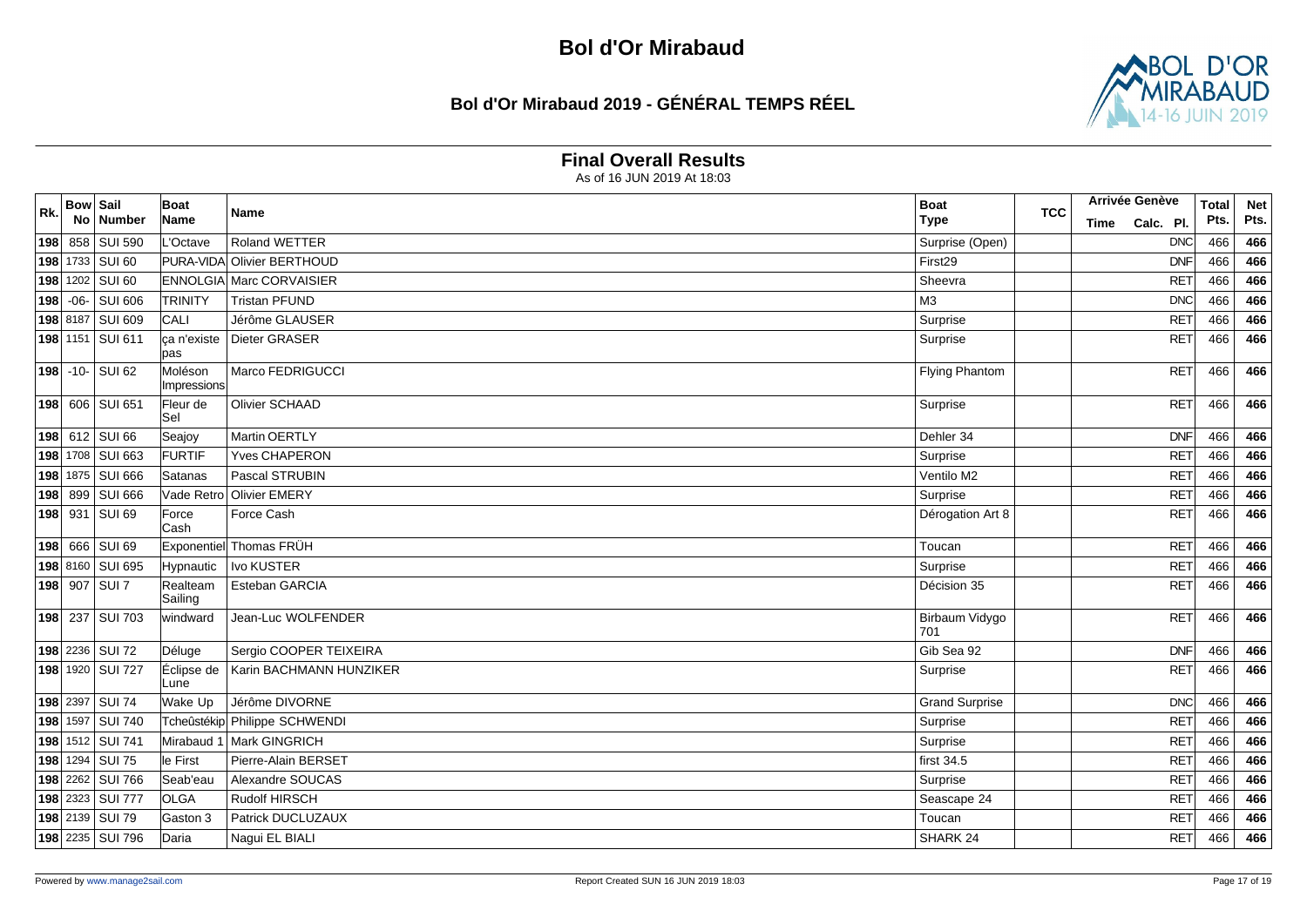## **Bol d'Or Mirabaud 2019 - GÉNÉRAL TEMPS RÉEL**



#### **Final Overall Results**

| Rk. | <b>Bow Sail</b> | No Number                  | <b>Boat</b><br>Name    | Name                         | <b>Boat</b><br><b>Type</b> | <b>TCC</b> | Time | Arrivée Genève<br>Calc. Pl. |            | <b>Total</b><br>Pts. | <b>Net</b><br>Pts. |
|-----|-----------------|----------------------------|------------------------|------------------------------|----------------------------|------------|------|-----------------------------|------------|----------------------|--------------------|
|     |                 | 198 9063 SUI 800           | Gulliver               | Nicolas FAVROD               |                            |            |      | <b>RET</b>                  |            | 466                  | 466                |
|     |                 | 198 1215 SUI 81            | Nessie                 | Thomas BIRRER                | <b>Esse 850</b>            |            |      | <b>DNF</b>                  |            | 466                  | 466                |
|     |                 | 198 2200 SUI 81            | Cassiopée              | Alain CORDEY                 | First 30                   |            |      | <b>RET</b>                  |            | 466                  | 466                |
|     |                 | 198 502 SUI 82             | Pélagie                | Jean-Marie DAYER             | <b>Grand Surprise</b>      |            |      | <b>RET</b>                  |            | 466                  | 466                |
|     |                 | 198 2382 SUI 82            |                        | Rock'n'Sail Sebastian MÜLLER | Dynamic 35                 |            |      | <b>RET</b>                  |            | 466                  | 466                |
|     |                 | 198 2215 SUI 823           | 823                    | Olivier CHABLAIS             | Lavarelo 823               |            |      | <b>RET</b>                  |            | 466                  | 466                |
|     |                 | 198 2365 SUI 830           | Kallari                | Damien NAEF                  | T 830                      |            |      | <b>RET</b>                  |            | 466                  | 466                |
|     |                 | 198 242 SUI 830            | AssT'ko                | Popeye ET OLIVE              | T830                       |            |      | <b>RET</b>                  |            | 466                  | 466                |
|     |                 | 198 639 SUI 831            | Jacaranda              | Jean-Pierre BANZET           | J/70                       |            |      | <b>RET</b>                  |            | 466                  | 466                |
|     |                 | 198 1451 SUI 8558          | Equinox                | Barry COOK                   | Jenneau Rush               |            |      | <b>DNF</b>                  |            | 466                  | 466                |
|     |                 | 198 1919 SUI 870           | Maelström              | Philippe ROULIN              | Luthi 870                  |            |      | <b>DNF</b>                  |            | 466                  | 466                |
| 198 |                 | $-05 -$ SUI 871            |                        | Formula 18 Vincent JUTZI     | Formula 18                 |            |      | <b>RET</b>                  |            | 466                  | 466                |
|     |                 | 198 1934 SUI 888           | dupin1820<br>TWISTER   | Jean-Marc DERYNG             | Melges 32                  |            |      |                             | DNC        | 466                  | 466                |
|     |                 | $ 198 $ 388 SUI 9          | Baloo                  | Laurent de LASTELLE          | Toucan                     |            |      |                             | RET        | 466                  | 466                |
|     |                 | 198 1801 SUI 9             | Joana                  | Stephane DUPASQUIER          | Suspens                    |            |      | <b>RET</b>                  |            | 466                  | 466                |
| 198 |                 | 77 SUI 900                 | Pétrel                 | Michael WETTSTEIN            | Psaros 33                  |            |      | <b>RET</b>                  |            | 466                  | 466                |
| 198 |                 | 159 SUI 92                 |                        | L'ENTR'COT Max LIECHTI       | Hunter 306                 |            |      | <b>RET</b>                  |            | 466                  | 466                |
|     |                 | 198 2142 SUI 947           | Harley                 | Ralph SCHARWATH              | Surprise                   |            |      | <b>RET</b>                  |            | 466                  | 466                |
|     |                 | 198 9080 SUI 952           | Tarangau               | <b>Boris LERCH</b>           |                            |            |      | <b>RET</b>                  |            | 466                  | 466                |
|     |                 | 198 1395 SUI 962           | PatrisT                | Loïc FUMEAUX                 | Surprise                   |            |      | <b>RET</b>                  |            | 466                  | 466                |
|     |                 | 198 1942 SUI 972           | Tri-Potes              | Claude MIGNOT                | Surprise                   |            |      | <b>RET</b>                  |            | 466                  | 466                |
|     |                 | 198 2386 SUI 978           |                        | Nicolas SCHMID               | Vector 6.50                |            |      | <b>DNF</b>                  |            | 466                  | 466                |
|     |                 | 198 1866 SUI 990           | Collège du<br>Léman 1  | James BEARBLOCK              | Surprise                   |            |      | 1:01:01:13 1:01:01:13 RET   |            | 466                  | 466                |
|     |                 | 198 1675 SUIGE<br>12046    | Stefanos<br>Konandreas | Stefanos KONANDREAS          | Plastivela Gura            |            |      |                             | <b>DNF</b> | 466                  | 466                |
|     |                 | 198 2362 SUIM-4            | 5H                     | Ivano GHIRLANDA              | Melges Scow A              |            |      | <b>RET</b>                  |            | 466                  | 466                |
|     |                 | 198 9019 SUIXXX            | Rhumarin               | <b>Olivier ESSINGER</b>      | B/one                      |            |      | <b>RET</b>                  |            | 466                  | 466                |
|     |                 | 198 2385 SUIZ 13           | Monoceros              | Diego LLORENS ECHEGARAY      | Lacustre                   |            |      | <b>RET</b>                  |            | 466                  | 466                |
|     |                 | 198 2381 SUIZ-<br>3741     | Arcadia                | Hans-Peter WERNER            | Jeanneau<br>Arcadia        |            |      | <b>RET</b>                  |            | 466                  | 466                |
|     |                 | 198 9000 SWI 000           |                        | Beersheeba Bruce MEADOWS     |                            |            |      | <b>RET</b>                  |            | 466                  | 466                |
|     |                 | 198 9026 SWISwitzerlKenaya |                        | Paul EDMUNDS                 | Plastivela Kudu            |            |      | <b>DNF</b>                  |            | 466                  | 466                |